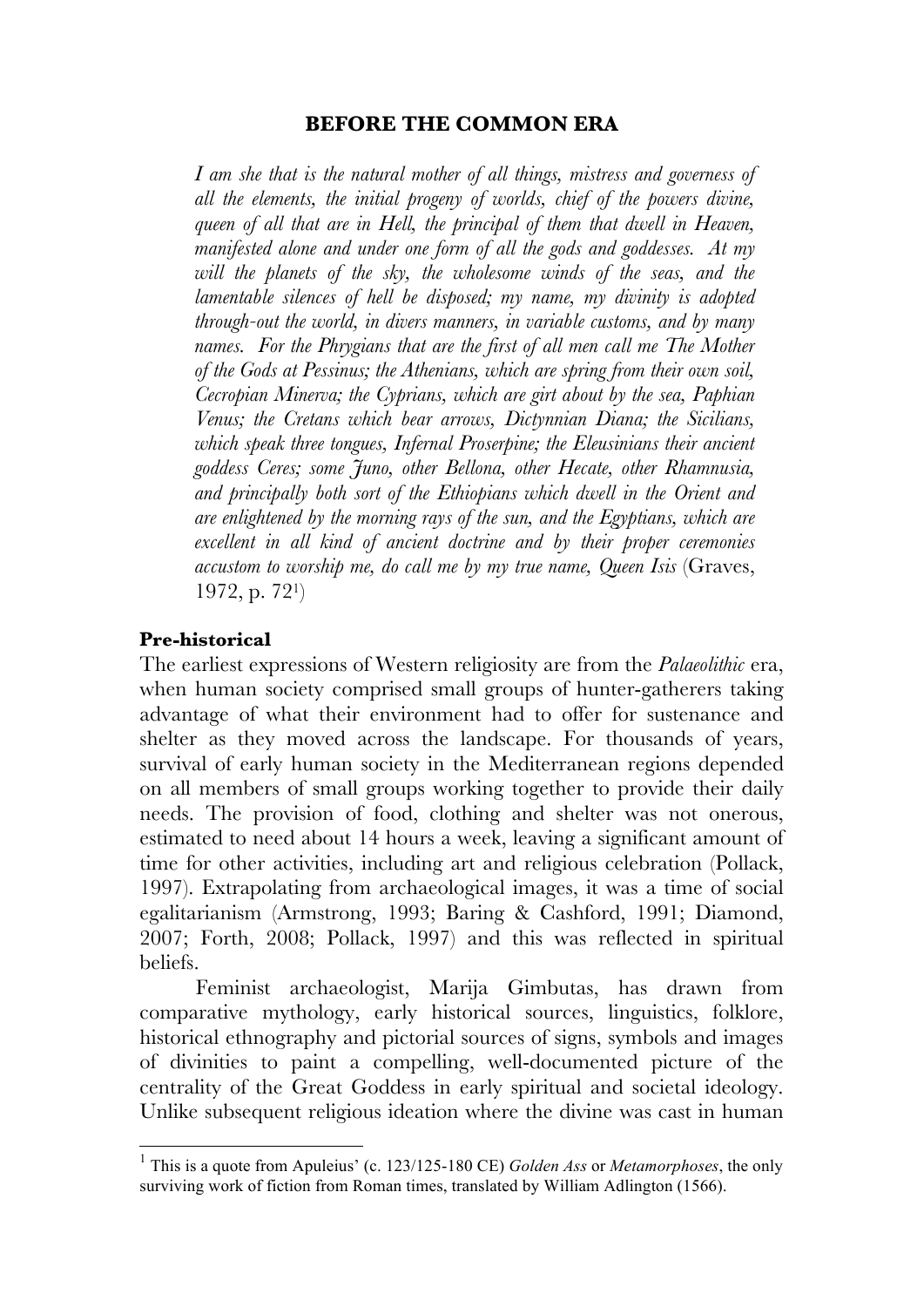then cosmic form, the Goddess was manifest in the flora and fauna of the natural world, and worshipped in related deifications such as of the serpent, owl, tree, fish, bee, water and so on. Some of these were fantastical creations that combined totemic features with the female form. The landscape itself, with its curves, mounds and peaks, was revered as the body of the Goddess (Pollack, 1997) and treated accordingly. Representations of Her body show a female form that is large, fleshy and fertile as might be expected of the essence of life.

The ubiquity of Her presence is explained by the notion of transformation through the feminine life force (Armstrong, 1993) in which life is forever changing through the cycle of birth, death and regeneration (Gimbutas, 1989). The cycle is reflected in the Goddess's triple aspects of maiden, mother, and crone that link to women's three menstrual life-stages that, in turn, mirror that of all life: birth and growth; maturity; degeneration and death then new life. The analogous relationships of corresponding lunar and menstrual cycles, and of the lunar cycle with women's menstrual life stages – that is, the new moon (newness and birth), the full moon (fullness/fertility), and its regular disappearance (waning/death) – were further evidence of a feminine cosmic order (Pollack, 1997). Time was originally measured in lunations, marked by important ceremonies linked to lunar phases (Graves, 1973), and for millennia the year comprised the 13 cycles that naturally envelop the seasons.

Without an understanding of the mechanics of reproductive biology, fertility, as observed through nature's cycling, was thought to be a parthenogenetic blessing from the Goddess, requiring no external agent. There is no trace of a father figure from this period (Gimbutas, 1989; Graves, 1973), nor images of war. Graves (1973) describes it as a time of female sexual emancipation, when kinship was matrilineal and paternal attribution had little meaning. This is not to say that the masculine was discounted. If the feminine principle was creation, the masculine was stimulation without which growth and prosperity were vulnerable. While the images of the era indicate social organisation and ideology dominated by the feminine, the observable practices of the divine in nature - sexual activity, task specification, physiological differentiation - meant it was understood the masculine had integral roles and functions related to secondary deities that were valued and celebrated.

Worship of the Goddess, in Her myriad forms, continued through the *Neolithic* period, when, increasingly, agricultural settlements provided the social framework with seasonal rhythms of planting and harvesting that confirmed nature's cycles. The Goddess's creative power began to be sexualised (Gimbutas, 1982). Images often show Her flanked by strong male animals; and phallic imagery, sometimes combined with the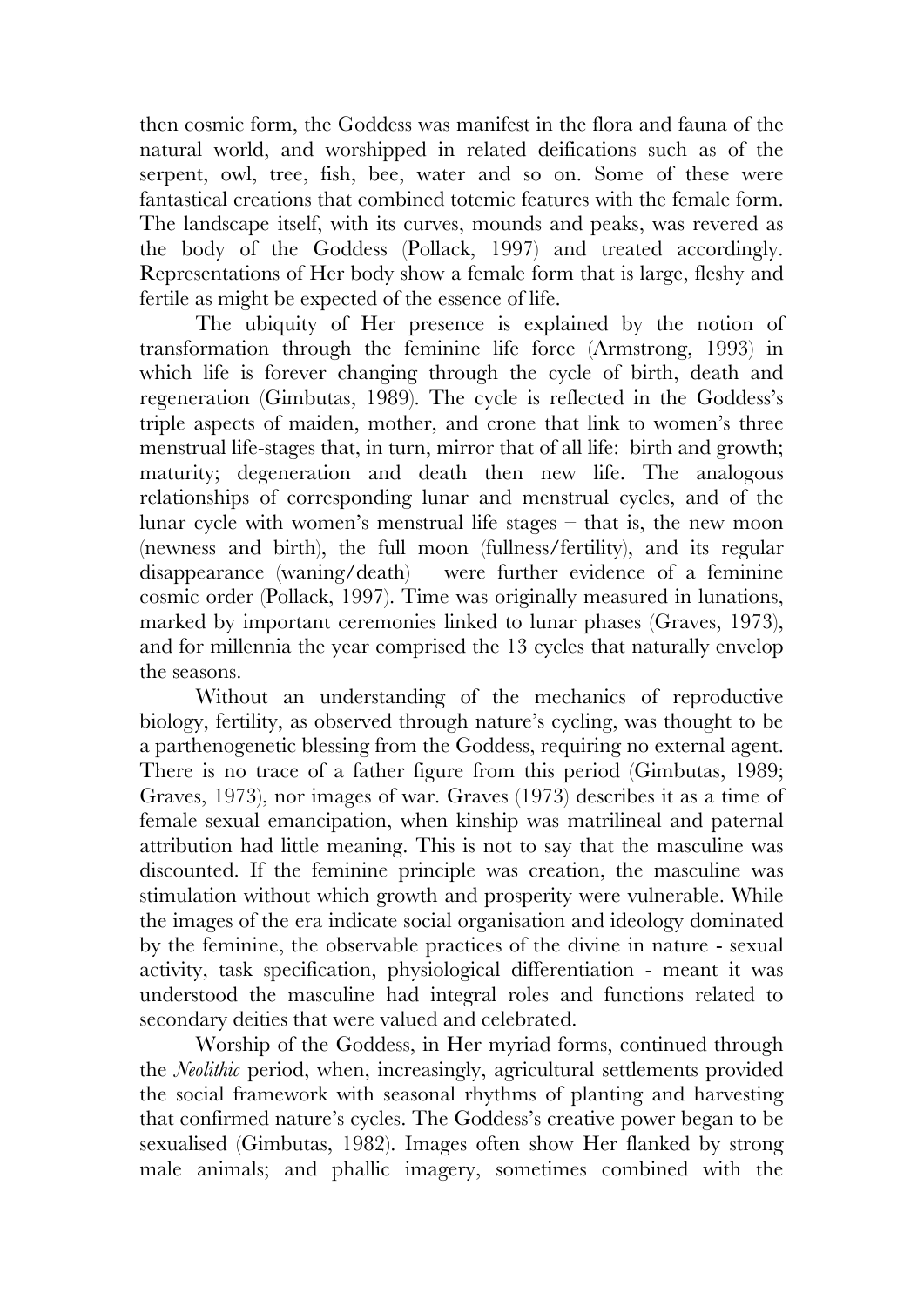feminine in the same icon, indicates growing appreciation of the male generative role. The bull was the dominant masculine image and Gimbutas (1982) presents evidence for an early Year-God (presaging and later morphing into Dionysus) as a dominant masculine deity, celebrated through seasonal festivals when His intercession might do most good. Graves (1973) emphasises that the ritualistic mating of the man chosen to be Year-God with a representative of the Goddess, a Queen or high priestess, was a ceremonial mechanism to ensure fertility and good harvests rather than orgiastic debauch.

Imagery shows women's prowess as gatherers then transformers of plants for food, medicine, and clothing. It was this, and their invention of much household and agricultural equipment, that continued women's dominance through mechanisms such as matrilocation, where husbands moved to their wife's house on marriage (Baring & Cashford, 1991). Without historical records, assumptions about social organisation can be made only on the evidence of artefacts and images from early times. While interpretation is always open to dispute, the corpus of academic work that supports the prominence of the Great Goddess and Her myriad manifestations is persuasive and compelling. There is little dispute about the power of female deities for peoples of the region, which, if analogous to validation of patriarchal ideology by a single male god, would indicate a public place for women as depicted in images of female agency that vanished over time.

However, acceptance of a *matriarchal* (rather than an egalitarian) pre-history, while widespread, is not universal among scholars of antiquity. There are three general oppositional positions: first, that without written records it is not possible to be definitive about social structure from interpretable images and artefacts (Pomeroy, 1995); second, such a radical antithesis to subsequent patriarchal social organisation and ideology is unlikely; and, third, resistance to any suggestion that patriarchy is an evolutionary progression from matriarchy, which would normalise male privilege as the natural order (Bahrani, 2001). One consequence of this disagreement is in interpretation of the figurines found in public and domestic settings that emphasise female secondary sex characteristics by triangular representation of genitalia and breasts. These are commonly held to be fertility icons, representations of the Goddess that served in daily worship. A alternative interpretation is that they, indeed all images of female nakedness including the naked breast of a nursing mother, were for male sexual pleasure (Bahrani, 2001). This interpretation seems more likely to be coloured by a twenty-first century perspective, where the use of female images to reinforce male privilege and the capitalist economy is ubiquitous. It is doubtful that the both schematised and realistic images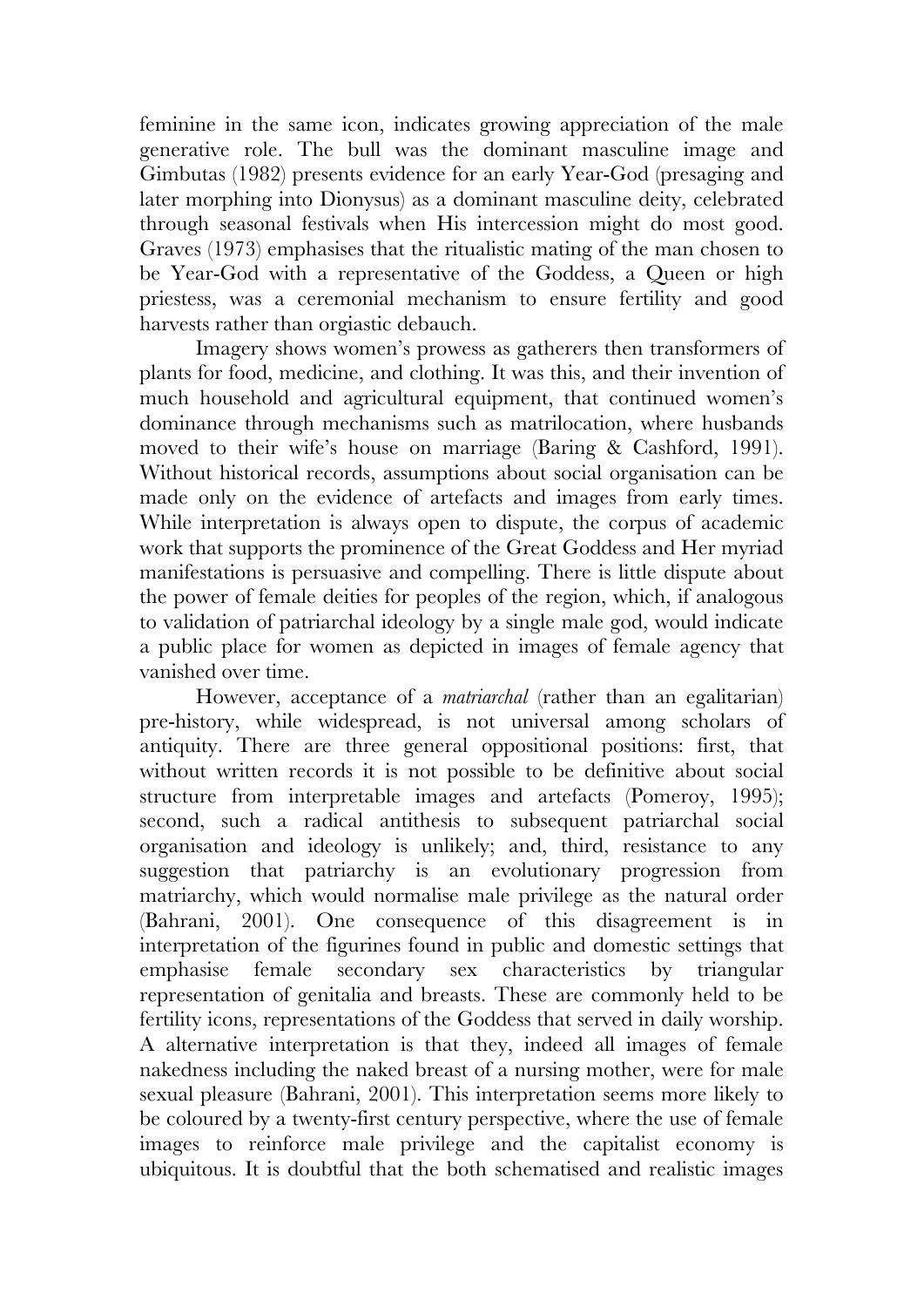from antiquity, present in public and private settings, would be a function of male titillation across the millennia of Goddess worship, particularly in eras where women enjoyed equitable legal and public status with men. It should also be remembered that the representations of female fecundity bore little resemblance to the images of femininity common to our era that emphasise youth and physical beauty rather than power.

Gimbutas (1989) dates the beginning of the decline of the omnipotence of the Great Goddess to the westward spread from eastern Europe of the Indo-Europeans, who brought with them not only farming and animal husbandry but also a patriarchal social and religious order. Farming/husbandry innovation allowed accumulation of wealth and status through production and private ownership of resource surplus, and introduced social stratification as an organising principle. A warrior class, with notions of an aristocratic elite, evolved to not only protect this new wealth but to capture that of others. Another development was the creation of task specialisation to support agricultural and martial efficiency, and to manage the accumulation of property (Corcoran, 1970). The adoption of agriculture is considered by some to be the worst mistake humanity has made (e.g., Diamond, 2007), introducing a range of maladaptive changes that included social and sexual inequality emanating from private ownership of property and wealth, hierarchical power structures favouring the strong, and stratification of the means of production in a commodified economy.

The corollary of the growth of settlements was a displacement of the equality inherent in a nomadic way of life where everybody's contribution is necessary and valued. The hierarchical structure of agrarian social organisation demanded masculine strength and values to do with controlling the environment, and the economic management of personally, rather than collectively, owned resources. The family became a formalised, patriarchal entity, the repository of assets that needed certainty of family membership for distribution. Now, knowledge of paternity became of prime importance to ensure retention of family assets through the generations, which meant that women's sexuality had to be monitored and controlled.

## **Historical**

Images of the Goddess were still the most frequent of deities in the *Bronze Age*, the greatest of these in Her manifestations as Inanna/Ishtar (Sumeria), Hathor/Isis (Egypt) and Cybele (Anatolia) (Baring & Cashford, 1991). Records from Mesopotamia and Babylonia in the Early and Middle Bronze Ages find no gendered distinction between private and public spaces (Bahrani, 2001) with reports of women owning and independently operating businesses (Forth, 2008) and enjoying a social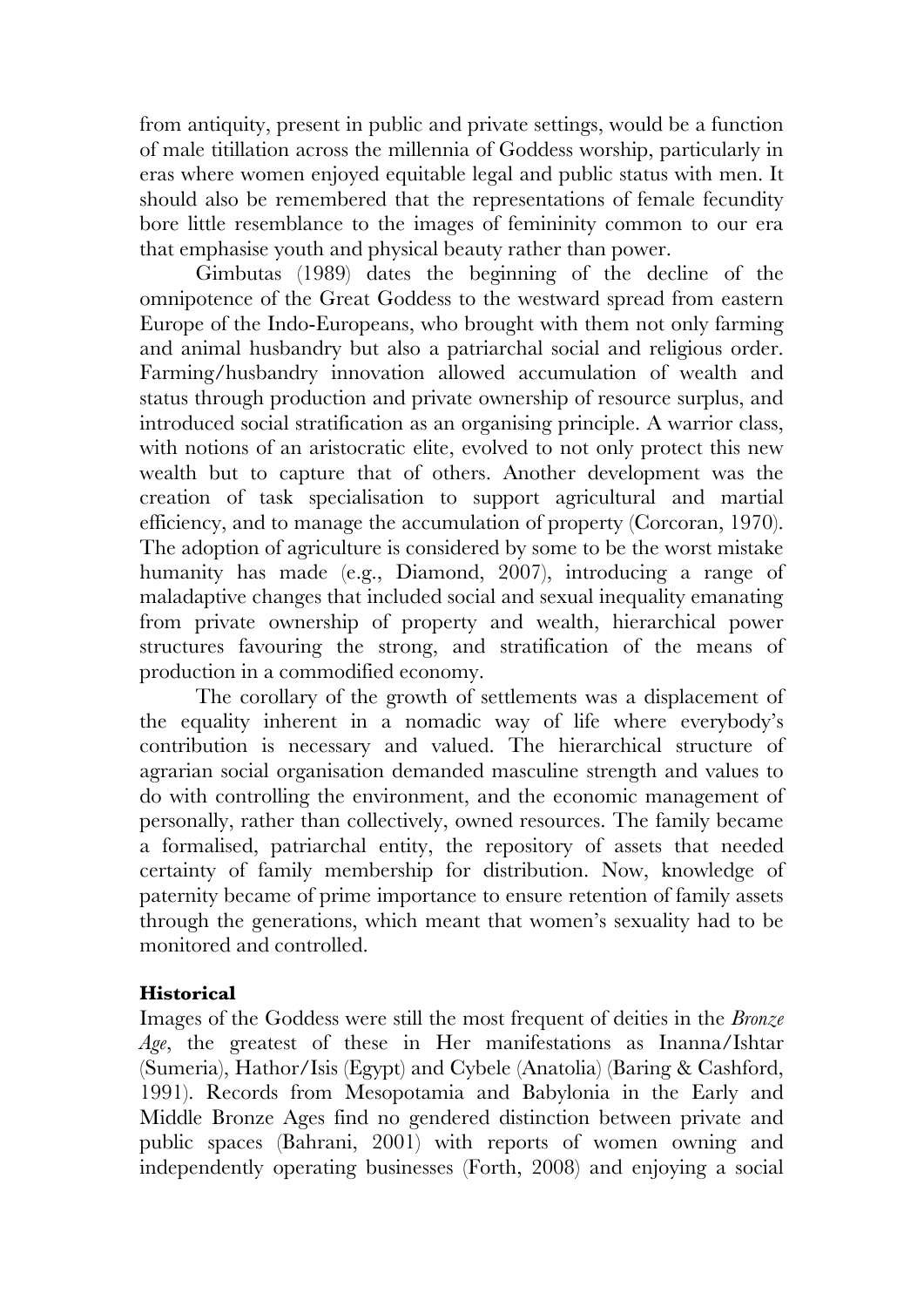status on a par with men (Vivante, 2006). They could inherit property although daughters were not uncommonly committed to celibate service of a deity, to ensure retention of family wealth through their infertility. Many of these women (the *naditus*) became independent and powerful businesswomen and some, ironically, bequeathed their property away from their family to younger women (Forth, 2008) to support women's inter-generational independence. The most prominent institution in Mesopotamia at this time was the é-Bau, the house/temple of the goddess Bau (Bahrani, 2001). Essentially the household of the queen, Bau's mortal representative, this enterprise was administered and managed by women, and credited as having the first comprehensive management record system in Mesopotamia, with a large workforce employed in a range of non-gendered industries.

By the *Iron Age*, representations of male deities were dominant (Keel & Uehlinger, 1998). Female and male figures rarely appeared together and, where they did, no interaction was depicted. Representations of women were either as servants or absent. Scenes of loyalty and fertilitypromoting heterosexuality had been replaced by military themes. Where earlier images of the Goddess had been on metal, they were now on terra cotta implying, tellingly, Her devaluation by the ruling classes and Her continued widespread private, domestic worship. The political and economic systems to manage accumulation of, and growth in, private property and ownership of the means of production, alien concepts in earlier eras, offer evidence of an increasingly misogynistic religious and social culture (Armstrong, 1993; Forth, 2008).

It was at this time that notions of oppositional forces were introduced to prevailing beliefs: for example, day-night, female-male, good-evil, white-black and, perhaps most radical of all, nature-humans. The new creation myths emphasised masculine separation from, and control of, nature and provided new explanations for seasonal and lunar cycling that, prior to this, had been perceived as complementary, part of the whole (Baring & Cashford, 1991). Images of the Goddess reflected a new bellicosity, depicting Her as a war or hunting deity, weaponed and in armour (e.g., the Greek Athene, the Canaanite Anath, and the Egyptian Isis in some manifestations). It was also in this period that "enthroned, clothed mother-with-child" (Keel & Uehlinger, 1998) and nursing mother (Nielsen, 1997) images became common, perhaps reinforcing women's increasingly limited, domestic status, although images of the Divine Mother and Child were sometimes found on artefacts from earlier eras. The prominence of these two images suggest another oppositional force, that of the feminine's fierce protection of family/peoples contrasting with nurturing maternity.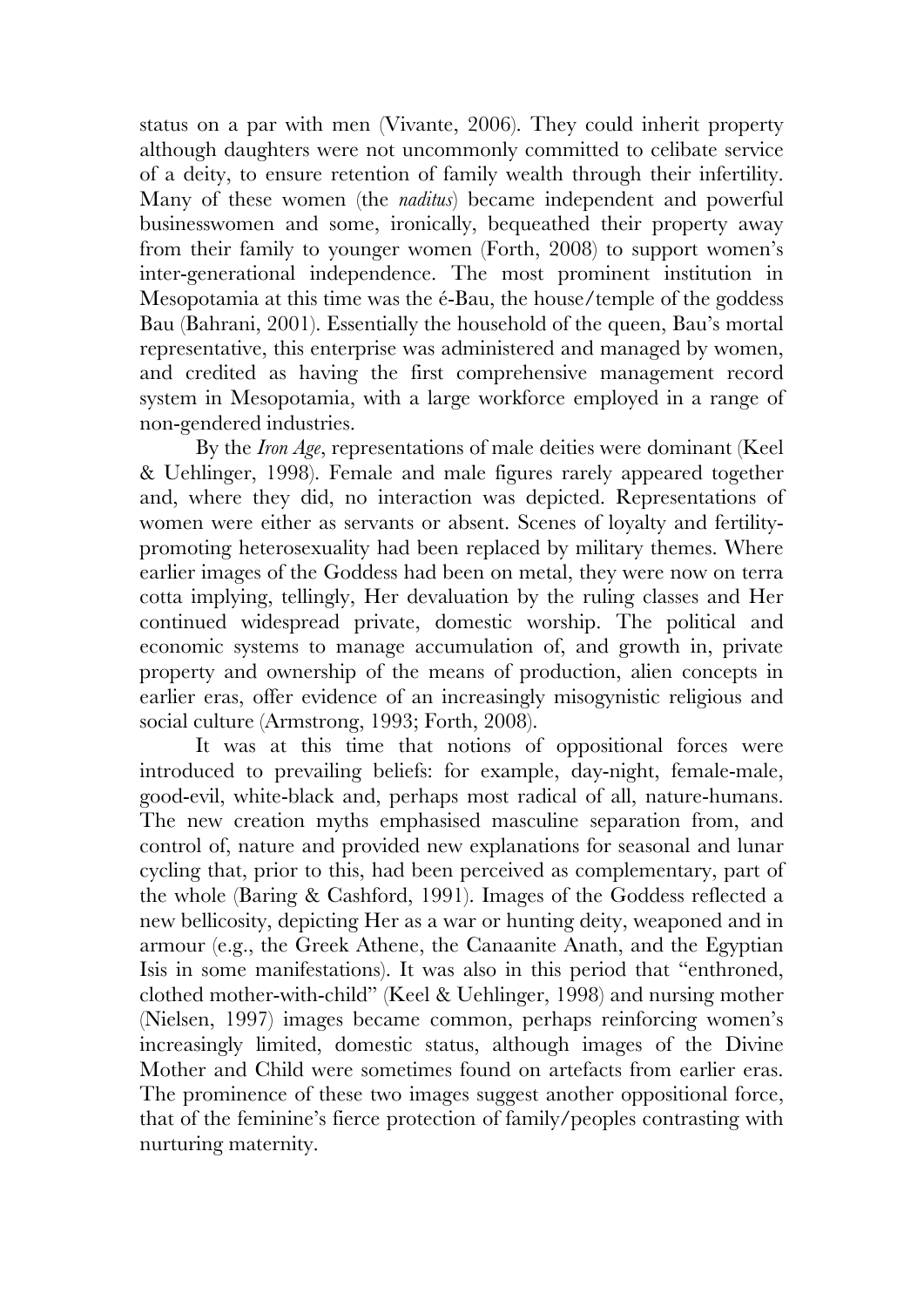The polytheistic religions of the region's peoples were very similar (Keel & Uehlinger, 1998). Deities moved between cultures, their imagery and attributes adapted to meet local conditions and there is no evidence of exclusivity of any one pantheon or deity (Armstrong, 1993; Baring & Cashford, 1991). But of all the tribes and countries of the region, it is the religious development of the people of Canaan and Israel from the Middle Bronze and Iron Ages that is of particular importance for subsequent Western thought. It was from this lineage that the books of the Old Testament recorded the pre-Christian histories, parables and myths from which Christian dogma developed and which remain important to today's Abrahamic religions (Christianity, Islam and Judaism).

**The Hebrews.** Today's Canaan would encompass Syria, Lebanon, Jordan and Israel. Settled in the Neolithic era, it was a hub of commerce and trade (Baring & Cashford, 1991) when Semitic tribes arrived in the Bronze and Iron Ages and absorbed the prevailing religion. Keel & Uehlinger (1998) report a strong mutual Canaanite-Egyptian influence in the Bronze Age, with religious iconography depicting the feminine and the masculine, often in sexualised imagery. The major deities, among many, of the Canaanites were the mother goddess Asherah, the father god El, their daughter Anath-Ashtoreth and their son Hadad-Baal (Baring & Cashford, 1991). Amongst other attributes, Baal was a fertility god whose mythic death and descent to the underworld and subsequent rescue by his wife-sister Anath explained the seasonal cycles of the death and regeneration, a rhythm explained in Greek myth by Persephone's regular return to the world from Hades following her mother, Demeter's, intervention. The death of a god and his restoration by a goddess was a common religious theme as were the associated sex rituals celebrated annually, generally by members of the religious and ruling elites, to ensure continuing prosperous fertility (Armstrong, 1993; Baring & Cashford, 1991; Forth, 2008). Armstrong (1993) suggests this religion is likely to have been that practised by Abraham who settled in Canaan around the twentieth and nineteenth centuries BCE.

The evolution of Judaism is as much political as spiritual, with interpretations of the myths indicating their status as metaphor for the various allegiances, movements and national identity over many centuries (Graves & Patai, 1965; Keel & Uehlinger, 1998). For example, Jacob's twelve sons are suggested by Graves & Patai (1965) to actually have been tribes that federated to pursue common goals. The first major change to centuries of the Canaanite belief system is associated with Jacob-Israel, Abraham's grandson, whose descendents spent many years in Egypt. Guided home by Moses about 1200 BCE, they brought with them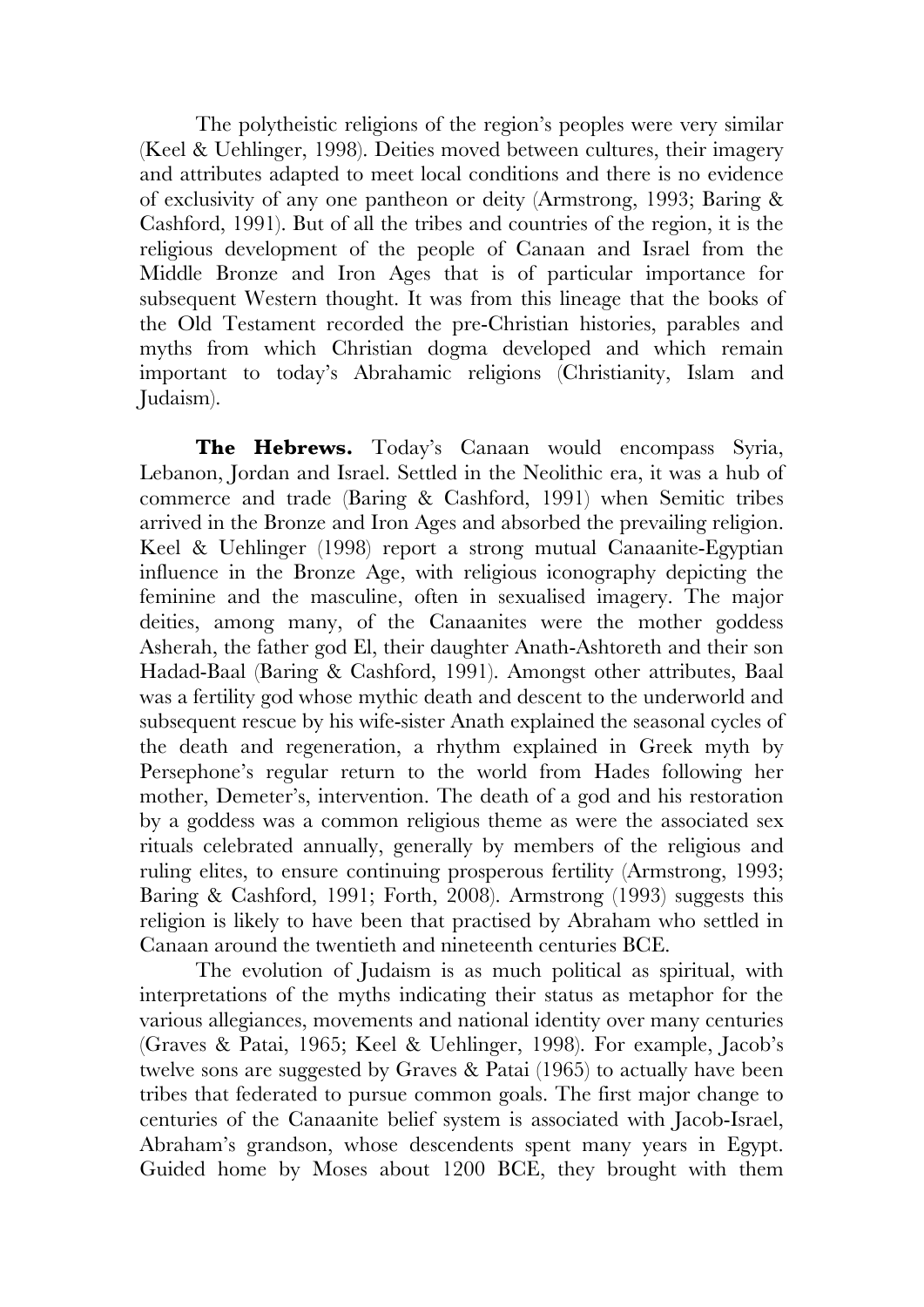Yahweh as the definitive God of Israel, a strengthened manifestation of the god El who had been worshipped by Abraham, Isaac and Jacob (Armstrong, 1993).

At first, Yahweh-El and Asherah maintained their consort relationship in Hebrew mythology but gradually Her status became secondary to His and She assumed a mediating role between the increasingly distant, detached Yahweh and the people of Israel, much as the Virgin Mary does today in Christian Catholicism. Asherah continued to be worshipped through the cult of the Queen of Heaven (Armstrong, 1993; Baring & Cashford, 1991; Keel & Uehlinger, 1998), as Mary has been in the Christian tradition. It is suggested that Her continued worship was influenced by the foreign Canaanite wives of the Hebrew kings who brought their religion to their new homes. It continued in outlying communities of Israel until about 500 BCE (Baring & Cashford, 1991), when the elite Jews, who had been exiled to Babylonia by Nebuchadnezzar II when he conquered Judah in 586 BCE, returned.

It was this latter group, the most prominent citizens of Judah before their deportation, who came to dominate Israeli culture on their return. They believed their misfortune had been caused by their failure to worship Yahweh as the one true god, as they had been instructed during their return centuries before from Egypt, and set about re-establishing Judah as a theological state with an underpinning patriarchal ideology (Hooker, 1996), imposing their reborn faith on the Israeli population who had remained in their homeland during the Babylonian exile (Armstrong, 1993; Keel & Uehlinger, 1998).

The prophets of Yahweh campaigned to overthrow worship of the Goddess. The image of Asherah was violently removed from the Temple in Jerusalem; the women of the sacred shrines, whose duties included sexualised rituals, were libelled as prostitutes; Old Testament stories recast the Goddess as the source of evil and the feminine as inherently shameful. The people of Israel became Yahweh's "bride" so that, whereas before it was of the divine, the feminine principle became secular and valuable only in relation to the masculine god. Baring & Cashford (1991), depth psychologists for whom the story of the Goddess runs parallel to the evolution of Western consciousness, note the fundamental change brought by this development and suggest that Yahweh's "holy war" against the Goddess became a cultural unpinning of a war of the masculine against the feminine.

*Still worse, the paradigm of opposition, of good against evil, was also bequeathed down the centuries as, implicitly, the only way to progress… it is worth considering here whether the fact that the oppositional paradigm in general, and the opposition of masculine and feminine in*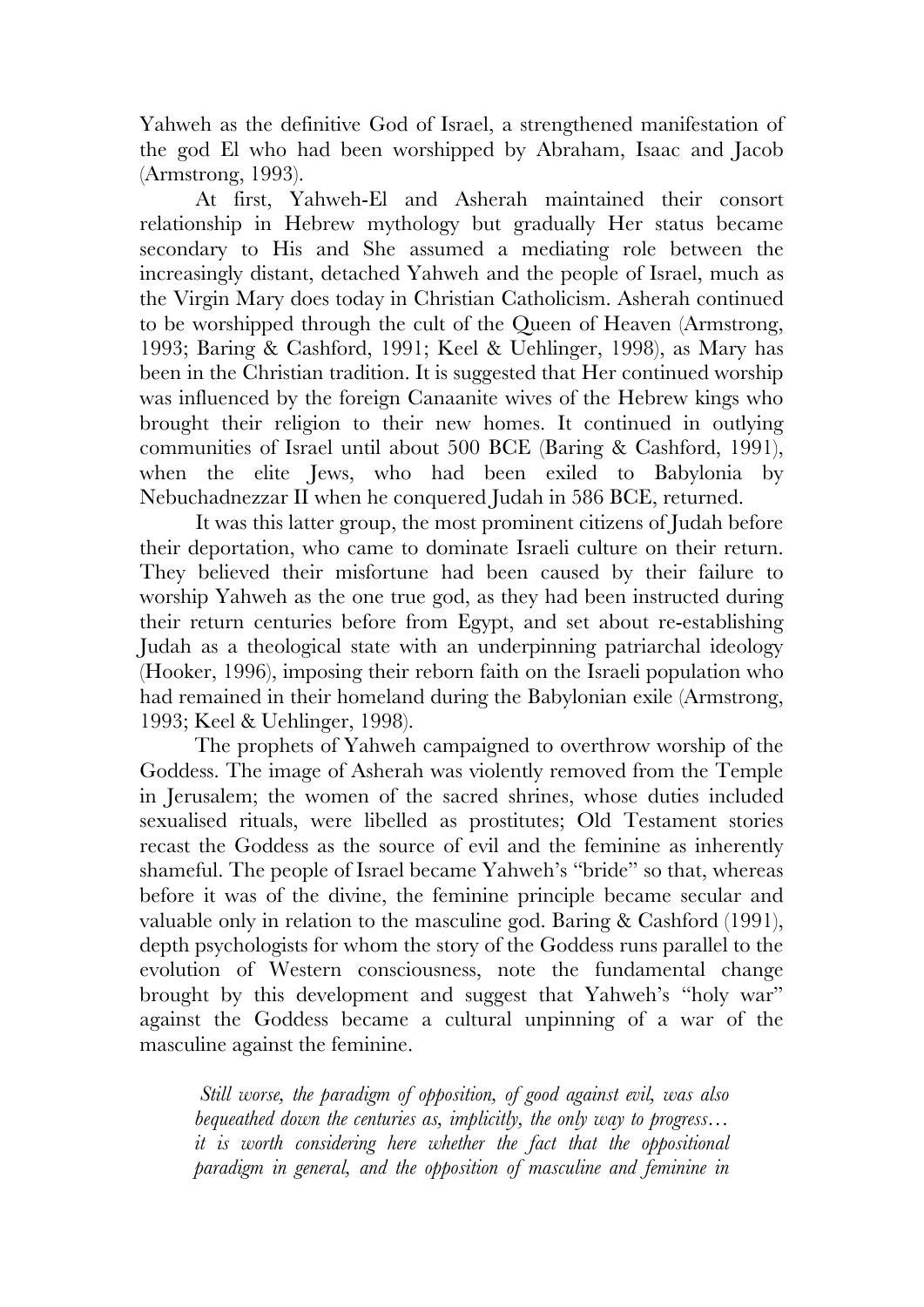*particular, has been accepted so uncritically owes something to the sacred nature of its origins: Yahweh, the Good God, fighting and overcoming the Evil Goddess; for, whatever the virtues of doing without the graven image, the actual form this took then was identifying the sin of the people of Israel as their worship of the goddesses represented in images: Asherah, her daughter Astarte-anath (Ashtoreth), together with her son Baal….* (Baring & Cashford, 1991, p. 461).

The creation myths now gave sole responsibility for heaven and earth to a male god, and had Him create the first man out of dust. In Hebrew mythology, Lilith was the first woman God created, out of filth and sediment rather than dust, to be Adam's companion but this was not a happy union (Graves & Patai, 1965). Lilith considered herself to be Adam's equal and took great exception to notions that she should be subservient to him, choosing instead to leave both him and Eden. She then tricked God into relinquishing power to her, refused His instruction to return to Adam, and flew to the western deserts where she consorted with demons and produced innumerable demon children, 100 of whom died daily as punishment for her independence. In the myths, Lilith became a force of evil, killing human newborn children (who were unprotected by not having the names above their beds of the angels unsuccessfully sent by God to order her return to Eden), and seducing men as they slept (Monaghan, 1990), so explaining the phenomenon of nocturnal emissions.

A second attempt to create a helpmeet was rejected by Adam and it was the third woman, created from Adam's body (rather than other materials that might corrupt His intent) who became Eve, the Mother of all living (Graves & Patai, 1965). Eve sealed women's fate to be forever responsible for humanity's mortality, sin and unhappiness by allowing her curiosity to overwhelm God's prohibition on eating from the Tree of Knowledge of Good and Evil, then prevailing upon Adam to share consumption of its fruit. Eve had been persuaded by a serpent, in some versions a manifestation of Lilith, that eating the fruit would give Adam and her divine knowledge of good and evil. Now understanding nakedness and sexuality to be evil, their first subsequent act was to make themselves aprons of fig leaves. God's response to their disobedience was to banish Eve and Adam from the Garden of Eden, condemning Woman thereafter to painful childbirth and subjection to Man who, in turn, became destined to a life of hard work. This myth may be understood as mandating the overthrow of the Goddess by the newer patriarchal religion. It also sanctified a social order predicated on the labour of the masses and women's subservience to, and dependence on, men. Both Graves & Patia (1965) and Baring & Cashford (1991) note its similarity to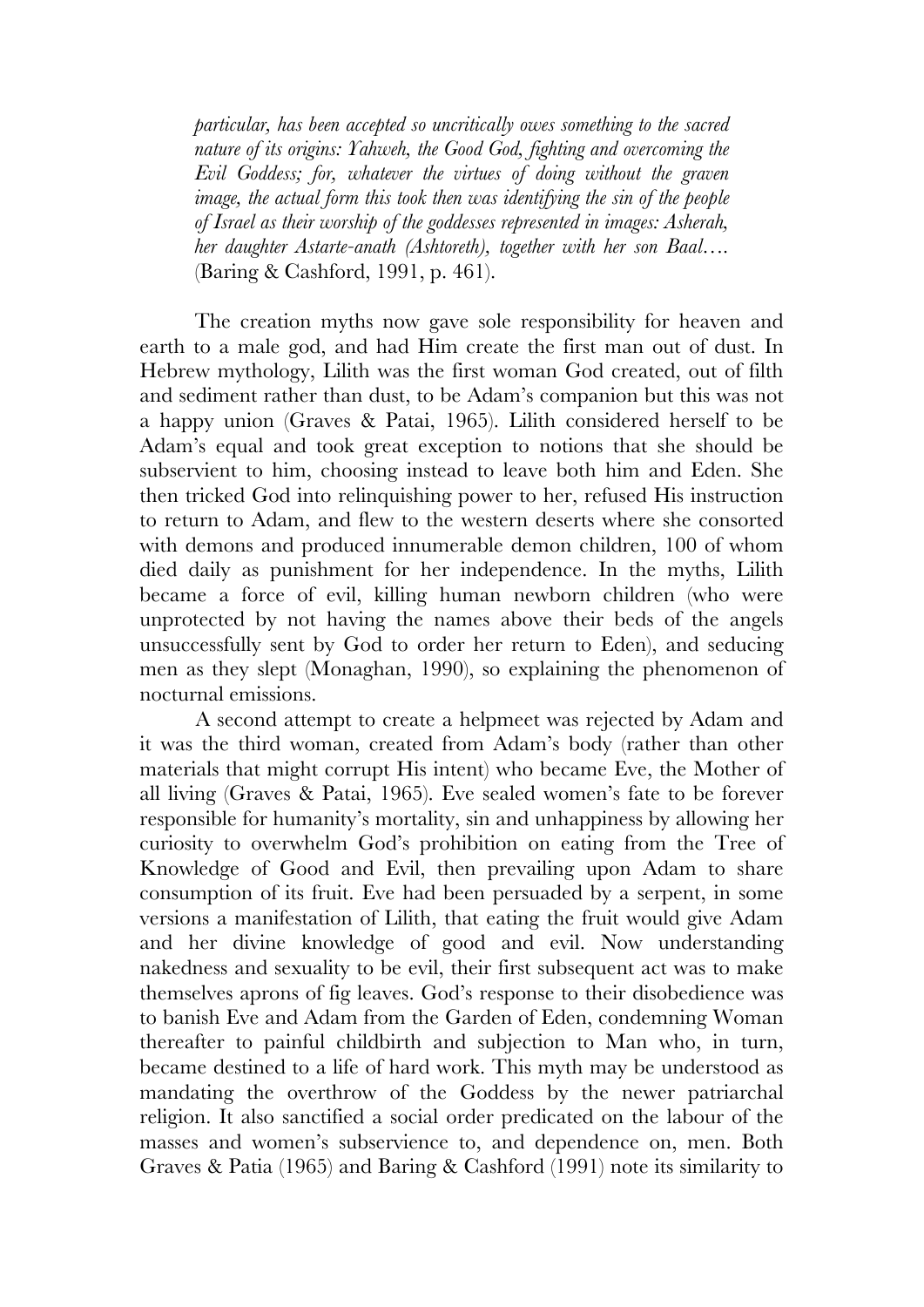stories in other sources and to the attributes of regional goddesses; for example, the name of the uninhibited Sumerian Queen of Heaven, Lil, meant 'air' or 'storm' (Baring & Cashford, 1991), faculties which would have characterised Lilith's flight from Eden.

According to Graves & Patai (1965), all pre-Biblical sacred texts of ancient myths were either lost or deliberately suppressed by adherents to the emerging One God although some myths may still be found in early chapters of the Old Testament. Certainly, from about 500 BCE, the prophets and texts of the Hebrew religion began to actively expunge the Goddess from their belief system. Keel & Uehlinger (1998) cite evidence that Her existence was denied because of the real risk Her worship posed to the now monodeistic Yahweh and no role was allowed Her in Judaic legal-cultic, historical, and prophetic traditions. However, references to Wisdom (also known as the Greek Sophia) in Hebrew texts have been interpreted as continued manifestation of the Goddess (Forth, 2008); sometimes as mother and consort of Yahweh (Baring & Cashford, 1991), sometimes with lesser, intermediary status such as that of the devalued Asherah (Armstrong, 1993). In the words of Wisdom, from the Old Testament, thought to have been written during the fourth century in the Common Era

*Counsel is mine, and sound wisdom: I am understanding; I have strength. By me kings reign, and princes decree justice. By me princes rule, and nobles, even all the judges of the earth. I love them that love me; and those that seek me early shall find me.*   $(Proverbs.8:14-17)^2$ 

*The Lord possessed me in the beginning of his way, before his works of old. I was set up from everlasting, from the beginning, or ever the earth was.* 

(Proverbs.8:22-23)

*Then I was by him, as one brought up with him: and I was daily his delight, rejoicing always before him;*

*Rejoicing in the habitable part of this earth; and my delights were with the sons of men.*

*Now therefore hearken unto me, O ye children: for blessed are they that keep my ways.*

*Hear instruction, and be wise, and refuse it not.*

*Blessed is the man that heareth me, watching daily at my gates, waiting at the posts of my doors.*

*For whoso findeth me findeth life, and shall obtain favour of the Lord.*

<sup>&</sup>lt;sup>2</sup> All biblical quotations are from The Holy Bible (undated), London, Oxford University Press.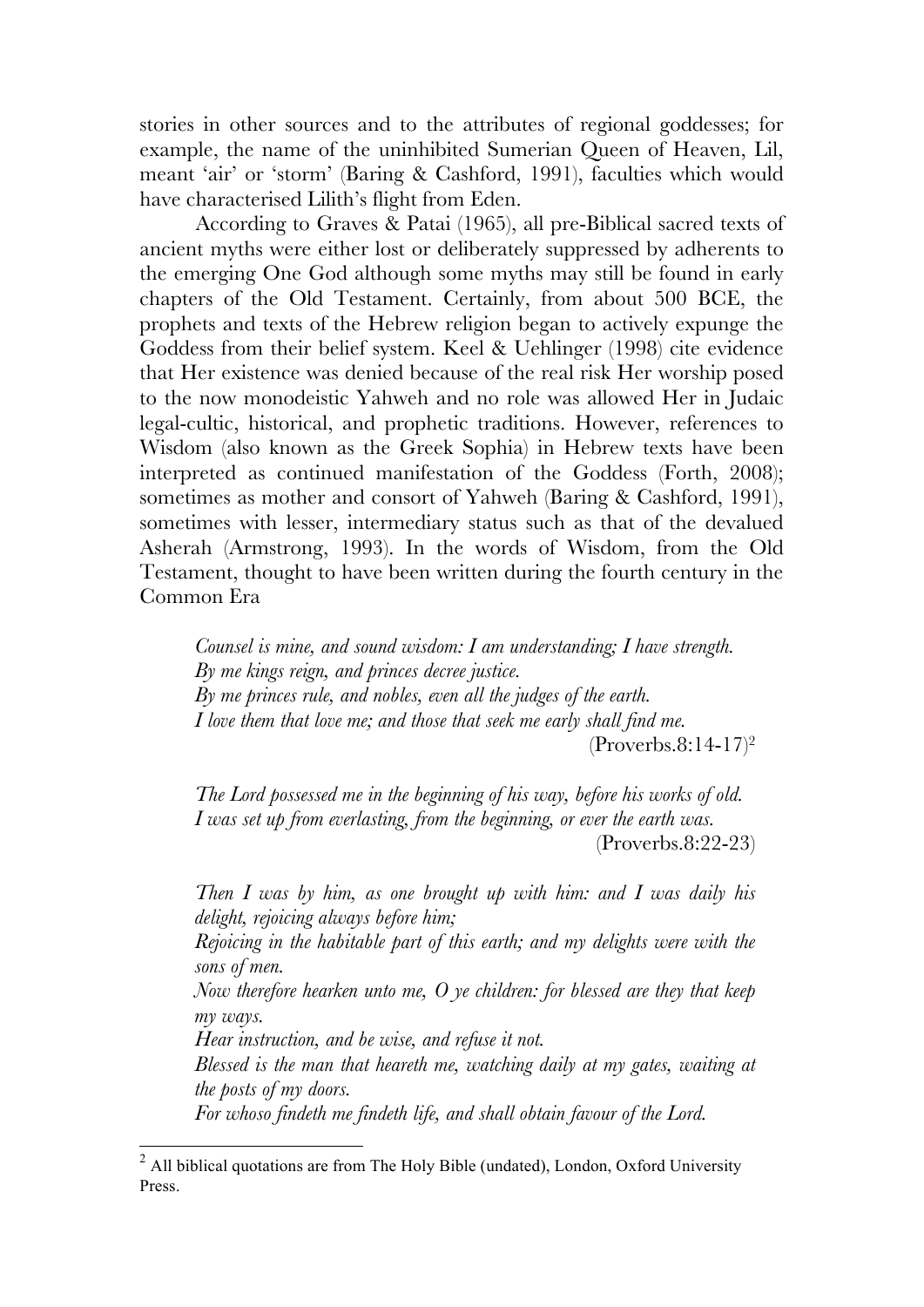*But he that sinneth against me wrongeth his own soul: all they that hate me love death.* (Proverbs.8:30-36)

Although the Goddess as Wisdom had been acknowledged and worshipped in many cultures in earlier times, Her re-emergence as the *spirit* of wisdom may well have been intended to retain the feminine in the burgeoning monotheism, where worship of the image of any god other than Yahweh was sacrilege. Earlier attempts to expunge the Goddess completely had provoked a backlash, particularly from women, that demonstrated a real threat to Yahweh's primacy. For example, when the prophet Jeremiah remonstrated with the exiled Jews in Egypt about their worship of other deities, saying that they risked Yahweh's punishment "by the sword, by the famine, and by the pestilence" (Jeremiah.44:13), the response, based on a comparison between the quality of their lives when worshiping the Goddess then Yahweh, was

*As for the word that thou hast spoken unto us in the name of the Lord, we will not hearken unto thee.*

*But we will certainly do whatsoever thing goeth forth out of our own mouth, to burn incense unto the queen of heaven, and to pour out drink offerings unto her, as we have done, we, and our fathers, our kings, and our princes, in the cities of Judah, and in the streets of Jerusalem: for then had we plenty of victuals, and were well, and saw no evil.*

*But since we left off to burn incense to the queen of heaven, and to pour out drink offering unto her, we have wanted all things, and have been consumed by the sword and by the famine.* (Jeremiah.44:16-18).

Armstrong (1993) describes the period 800-200 BCE (the *Axial Age*), when the monodeistic belief system was developing, as a time of radically changing economic and social conditions. A merchant class was taking the ascendency with associated increases in inequality and exploitation. "Strange as it may seem, the idea of "God", like the other great religious insights of the period, developed in a market economy in a spirit of aggressive capitalism" (Armstrong, 1993, p. 27).

*(Yahweh's) battle with the goddesses reflects a less positive characteristic of the Axial Age, which generally saw a decline in the status of women and the female. The prestige of the great goddesses in traditional religion reflects the veneration of the female. The rise of the cities, however, meant that the more masculine qualities of martial, physical strength were exalted over female characteristics. Women's position was particularly poor in Greece. After Yahweh became the only god, his religion was managed almost entirely by men* 

(Armstrong, 1993, p. 50)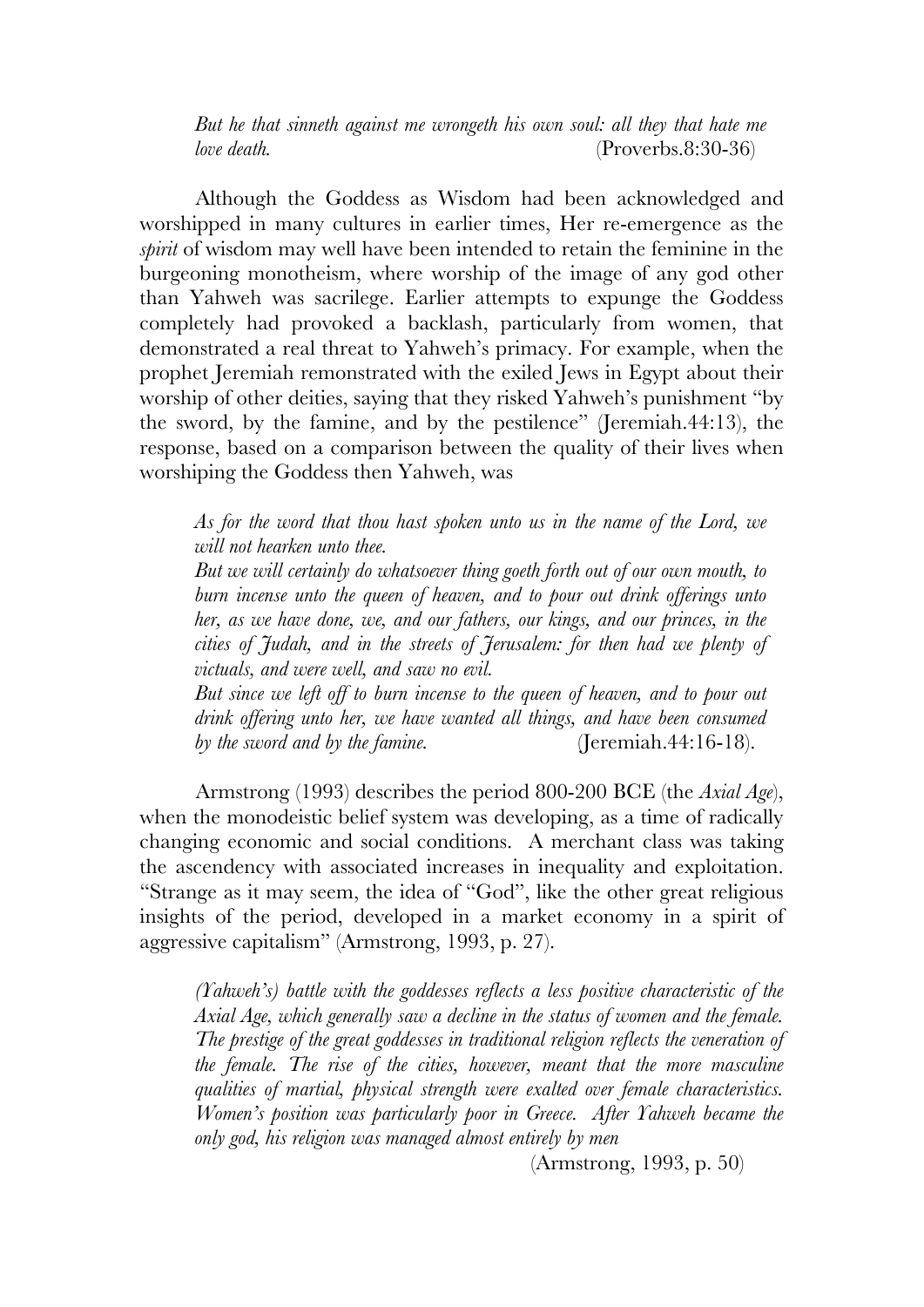Marriage and the family were regarded as holy in the Hebrew tradition, their proper conduct shaped in a legislative framework. Marriage customs included the leverite, where the widow is obliged to marry her brother-in-law to ensure continuation of the dead man's name by conceiving a male child, and the marriage of inheriting daughters without brothers to patrilateral cousins so that their inheritance remained in their father's family (Schwimmer, 1995). That there is little reference to unmarried women, other than in the context of their relationship to male relatives, indicates their invisibility in the social structure. This is perhaps not surprising in a society where the barren woman was considered accursed and the unmarried "pitied and shunned… for their sexual incompleteness" (Pagels, 1988, p. 15).

**The Greco-Roman era.** The Olympian myths that provided an explanation for the shift in power from the feminine to masculine dieties for the Hellenic peoples were absorbed into the Roman belief system, following their conquest of Greece in the second century BCE. The two cultures became increasingly entwined, with Rome's elite adopting much of the Hellenic culture, including its pantheon of deities who were given Roman names (e.g., Demeter/Ceres, Hera/Juno, Athena/Minerva and Zeus/Jupiter), so perpetuating the cosmic validation of male dominance and privilege as well as national colonisation.

*Athens***.** There were four main Hellenic creation myths - the Pelasgian, the Homeric, the Orphic and the Olympian (Baring & Cashford, 1991; Graves, 1973). In terms of impact on present-day Western thought, the Olympian myth is of most relevance. In this tradition, the first being that followed Chaos, the dark primeval void, was Gaia, the primordial goddess, Earth (March, 2001). Unaided, she conceived and bore Uranus, the sky, who became her son-husband and with whom she produced the 11 Titans, the three Cyclops and the three hundred-handed giants. Uranus hated his children to the degree that, as they were born, he forced them back into their mother's womb, causing Gaia great pain. Eventually, she devised a plan to end this torment by castrating Uranus and prevailed upon one of her sons, Chronus, to help her. This he did, and released his siblings only to later imprison them because of the threat they posed to his aspirations to be king of the gods. Chronus married his sister Rhea but, following a prophecy that an offspring would overthrow him, he adopted his father's approach to paternity and, at their birth, he swallowed each child as a preventive measure. In response to Rhea's pleas, their mother, Gaia, replaced the youngest of Chronus' children with a rock that he swallowed without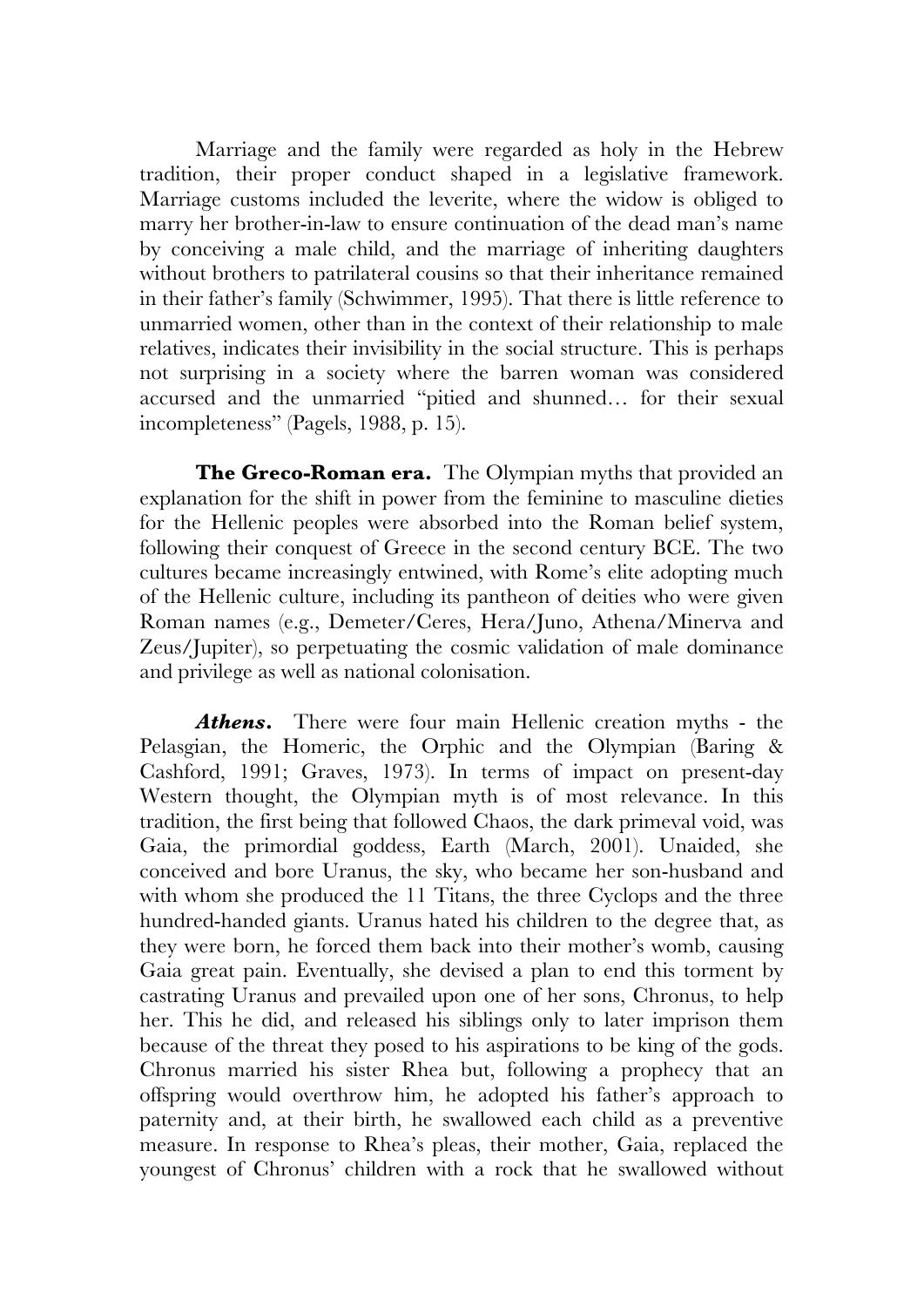noticing the substitution, and sent the child Zeus to Crete for a safe upbringing. In time, the prophecy came true, with Zeus first inducing his father to disgorge his siblings – Hestia, Demeter, Hera, Hades and Poseidon – then engaging him in a ten-year war before Chronus' defeat and imprisonment. Zeus, Hades and Poseidon then divided the universe between them, taking the heavens, the underworld and the seas, respectively, and agreeing to keep the earth and Olympus in common. The goddesses were denied property-owning status. Instead, they assumed responsibility for weddings, marriage and motherhood (Hera), hearth, architecture, the home and the state (Hestia), and fertility and harvest (Demeter) (Osborn & Burgess, 2004). Hestia's responsibilities are particularly interesting for the way the home and state are linked analogically, with one validating the other, sanctified by the Divine.

Also in the original family was Aphrodite, the Mother Goddess in many traditions (Baring & Cashford, 1991) but in Greek myth the goddess of sexual and social love (Cotterell & Storm, 2007), who was born from the severed penis of Uranus, nurtured in foam and washed up on a Cypriote beach. Artemis and Athena, both daughters of the prodigiously promiscuous Zeus, were associated with the hunt, childbirth and the new moon; and war and crafts, respectively. But

*(i)t was by marrying or fathering the goddesses that Zeus annexed or appropriated their powers to himself. As the Great Father, he was the undisputed head of the Olympian family, though the goddesses continued to be honoured in their own particular right. But the structuring of the world had become patriarchal… when he marries the many different goddesses whose rule preceded him, he does not extinguish their powers but brings them under his ordinance.*

(Baring & Cashford, 1991, pp 315, 318)

This sample sliver from the complexity of Greek mythology illustrates the shift from the feminine Goddess to a patriarchal socioreligious system as happened elsewhere in the region. Her powers were scattered across individual goddesses, originally major deities from the many cults absorbed into the evolving Greek culture (Laing, 1982), who now represented qualities largely relating to sexuality and fertility that had to be controlled, and those that legitimised sovereignty, such as family, wisdom and justice (Munn, 2006).

 Hera, an indigenous, consort-free mother goddess prior to the patriarchal invasions of her territory, had a particularly stormy passage into the Hellenic cosmology, at one point being hung from the sky after a failed attempt to overthrow her new husband, Zeus (Monaghan, 1990). This probably reflected an unsuccessful insurgency led by the ordained of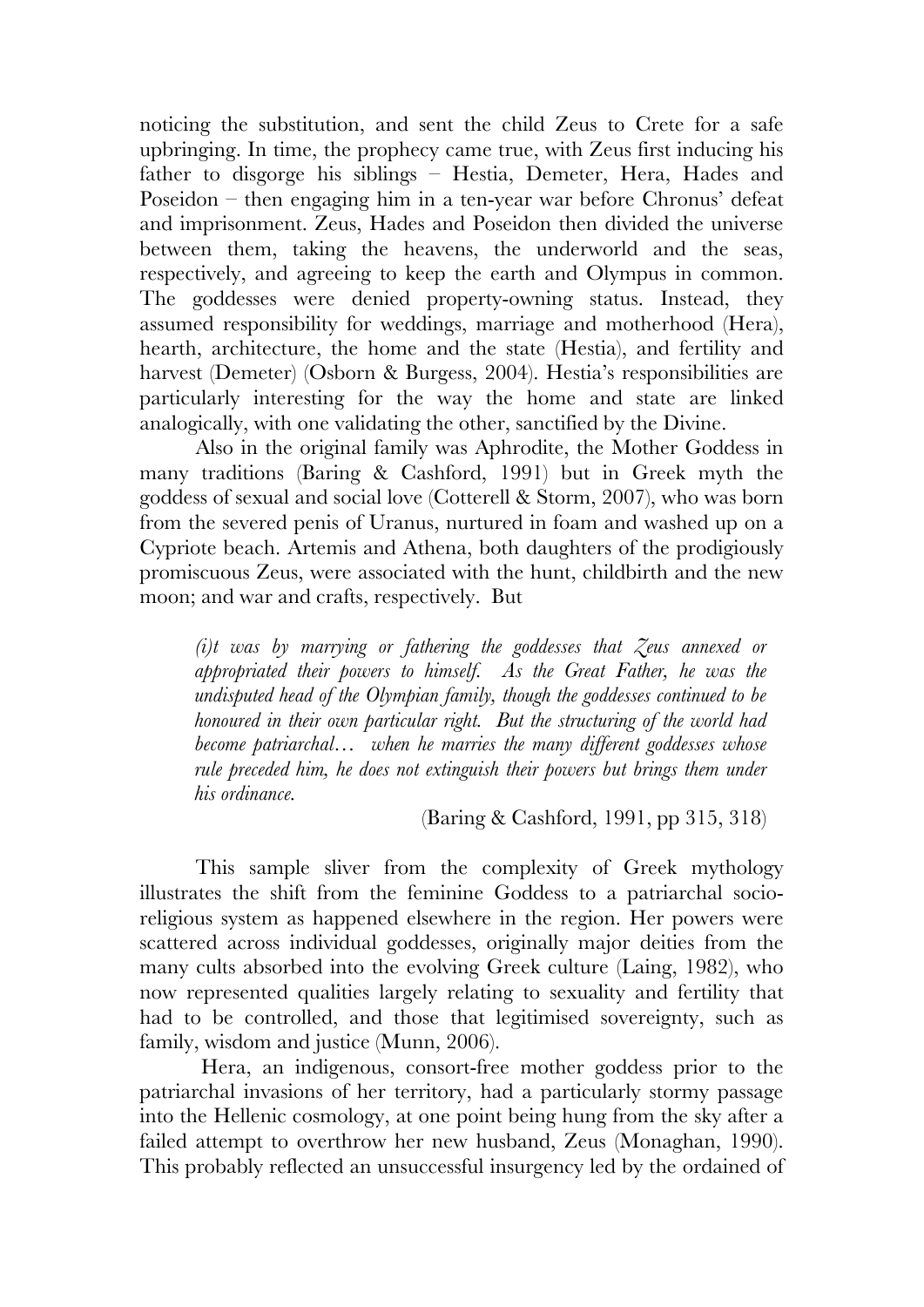the old religion against the patriarchal invaders. Graves (1973) describes the marriage of Hera and Zeus as analogous to those in the mortal Dorian Age, when only male gods were worshipped and women's status was reduced to that of chattels.

Another example of the legitimising power of myth is associated with the eponymous patron of Athens. In myth, Poseidon claimed possession of the city but this was contested by Athena who first made a gift of the olive tree to the city then, when the matter was put to an Olympian vote, won victory through her unanimous support by the goddesses that overwhelmed that of the gods. At a mortal level, it is likely that Athenians themselves held a referendum on which deity would preside and it was the women's vote for Athena that prevailed. In either event, while Athena won the city, Athenian women were required to sacrifice citizenship rights, including suffrage, and the tradition of matrilineal descent to assuage the rage of either, respectively, Poseidon or Athenian men (Graves, 1973; Monaghan, 1990).

These losses were possibly argued on the basis of Athena not being born of woman, having sprung from her father's head fully adult and armed: If Athena had not needed female intervention in her creation, then nor did her city in its management. Yet, despite patriarchal antagonism to Athena prevailing over Poseidon, her ascribed gifts to humanity offer further evidence of women's fundamental dominance in earlier times. Inventions attributed to her include "the flute, the trumpet, the earthenware pot, the plough, the rake, the ox-yoke, the horse-bridle, the chariot, and the ship" (Graves, 1973, p. 96). She introduced mathematics, and was the goddess of crafts, war and cities (Cotterell & Storm, 2007; March, 2001). Perhaps pertinent to its place in Hebrew texts, Athena was also linked with wisdom (Baring & Cashford, 1991), the capacity to reflect and the foresight to evaluate possible courses of action and their outcomes.

Again, similar to the Hebrew myth, the Athenians believed it was Woman who rendered life miserable on earth. According to this belief, at first men were the only humans on earth until, forbidden by Zeus, Prometheus gave them the gift of fire, originally taken from them when they tricked Zeus into accepting once and thereafter the poorer remnants of sacrificed animals. Enraged, Zeus ordered Hephaestus, god of fire and metalwork, to make the first woman, Pandora, out of earth and water as punishment for men's disrespect.

*He made this lovely evil to balance the good, Then led her off to the other gods and men Gorgeous in the finery of the owl-eyed daughter Sired in power. And they were stunned,*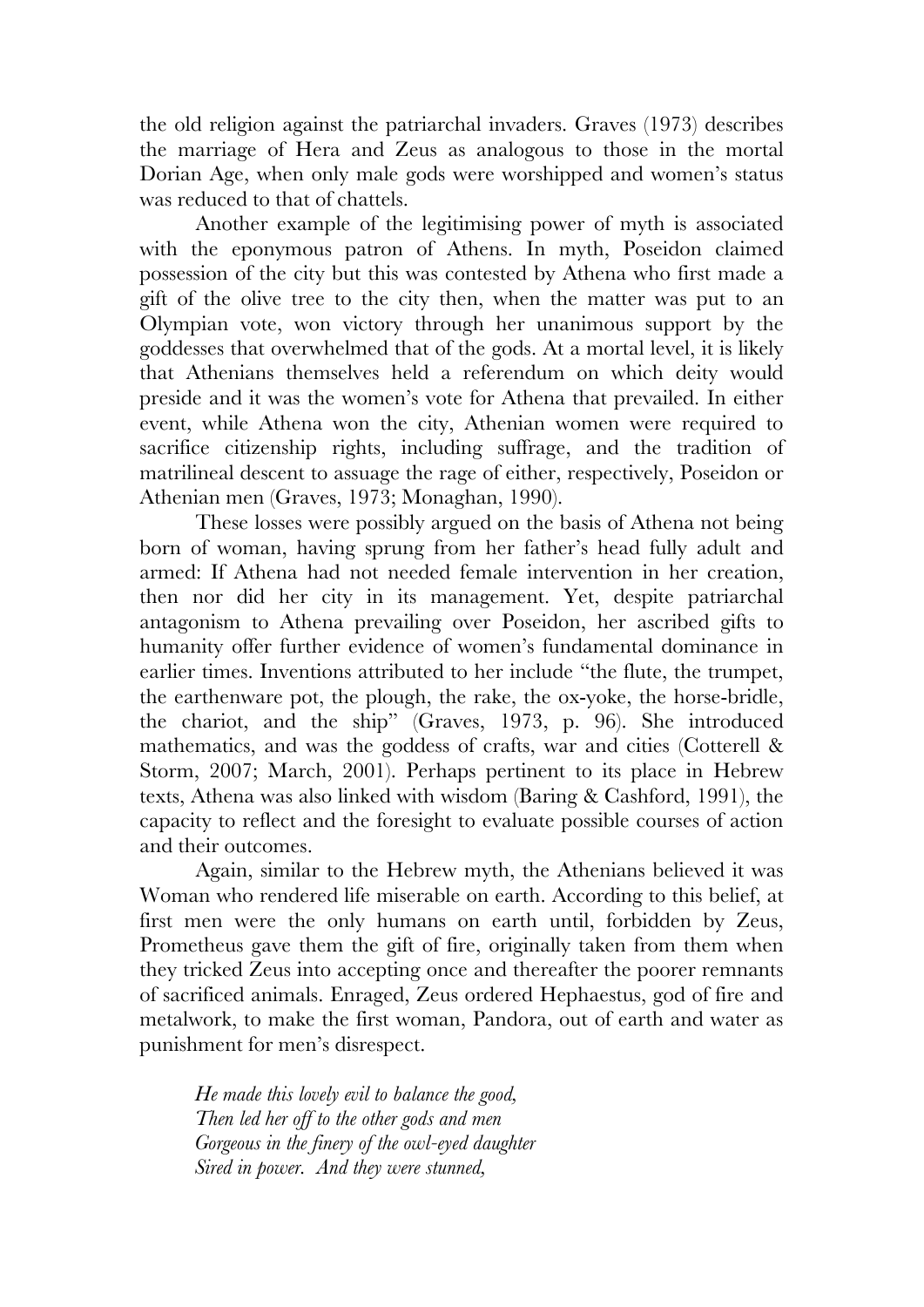*Immortal gods and mortal men, when they saw The sheer deception, irresistible to men. From her is the race of female women, The deadly race and population of women, A great infestation among mortal men, At home with Wealth but not with Poverty… That's just how Zeus, the high lord of thunder, Made women as a curse for mortal men…* (Hesiod, c. 800-700 BCE)

Another version is that Pandora originally was "the earth in female form" (Monaghan, 1990, p. 272), providing all that was necessary for life. Her downfall corresponded with the rise of a patriarchy that devalued the feminine and attributed all sorrow, disease and conflict to the first woman. As with the Hebrew Eve, it was Pandora's curiosity, perhaps interpreted as challenging masculine authority, that brought about the human condition when she defied the gods by opening her dowry of a sealed jar that contained the world's woes (Cotterell & Storm, 2007; March, 2001).

It is the Classical Greek, actually Athenian, period (c. sixth – third centuries BCE), characterised by philosophy, art, and shared governance, that was so historically influential for Western culture. Yet it was an exclusively masculine period. Athenian women had surrendered, or had taken from them, civic participatory rights. Almost nothing is known about their legal status (Sartre, 2009) and discourse about women's lives is from the perspective of the elite Athenian men who had a vested interest in rendering women invisible (Morris, 2001; Vidén, 1997). Misogyny was apparent in literary and dramatic discourse. For example

*The god made women's minds separately in the beginning. One he made from the bristly sow" (depicting filth and slovenliness) "another the god made from the wicked vixen" (an inconstant know-all) "another is from the bitch, a mischief-maker just like her mother… another (was) fashioned out of earth and gave to man with wits impaired… another is from the sea: she has two minds… another is from the ash-gray obstinate ass… another is from the weasel, a wretched, miserable sort… another the delicate, long-maned mare (who) turns away from menial tasks and trouble… another is from the ape.. the greatest evil that Zeus has given to men… another is from the bee.. the best and wisest wives*  (Semonides, c. 700 BCE).

The power of Classical Athens rested on patriarchy and enslavement. Recognised as the cradle of democracy, in fact only men born of Athenian citizens could participate in public life. Women, slaves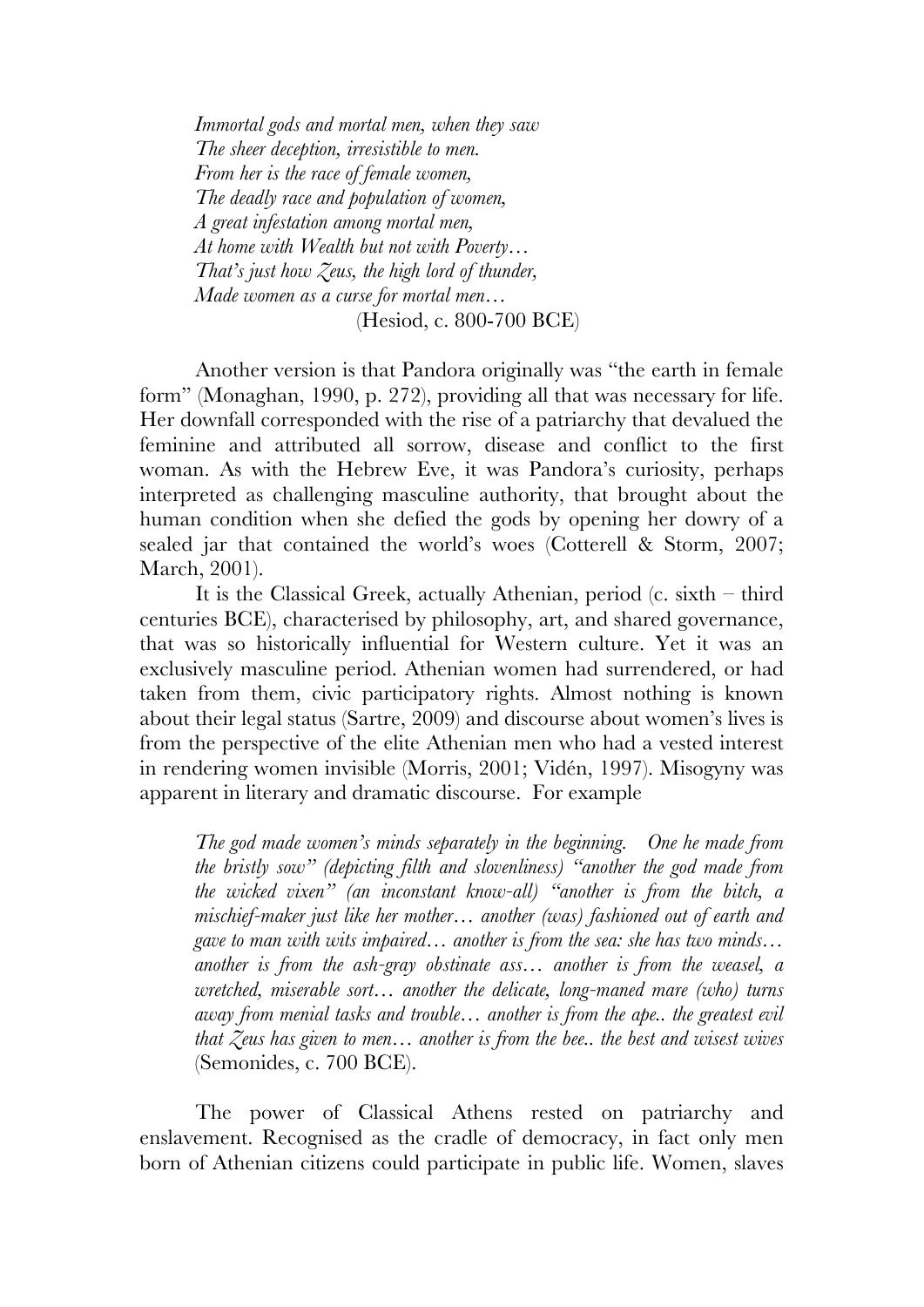and foreigners were excluded from the benefits afforded full citizenship (Joshel & Murnaghan, 2001; Munn, 2006; Pomeroy, 1995; Sartre, 2009). Athenian philosophers established that free-born women were of higher status than slaves but the citizenship awarded them was sufficient only to allow their (i.e., their husband's) children to be born into the status. Although thought to be incapable of achieving true masculinity, male slaves had more freedom than Athenian women. It was not unusual to find them managing the family's business or estates. However, female slaves were subject to exploitation from every quarter. Their ownership was frequently the subject of dispute between Athenian men, and they were commonly ascribed blame for household tensions (Joshel & Murnaghan, 2001), although it is likely that enduring affectionate relationships grew between individual household members such as children and their carers.

Free-born women did not attain adult status (Munn, 2006; Vivante, 2006) and were always in the guardianship of father, husband, uncle, brother, nephew or son. There is evidence of female infanticide, resulting in an estimated sex ratio of five boys to one girl (Pomeroy, 1995). Both women and girls commonly were apportioned less food than men and boys (Vivante, 2006). The marriage contract was negotiated by the heads of two families, devoid of affection or consent (although these may have existed or developed coincidentally) and designed to further political, social, and economic status (Sartre, 2009). The average age of marriage was 14 years for girls. Should an unmarried free-born woman become sexually active, she could be sold into slavery by her guardian (Pomeroy, 1995). This was one of only two reasons for loss of Athenian citizenship, the other being when free-born men took a submissive (i.e., feminine) role in sexual encounters with other men. The disparity in sex ratios meant no free-born Athenian woman remained unmarried (Pomeroy, 1995). While Plato makes uncritical reference to lesbians in his myth about the origin of the species (Plato, c. 429-347 BCE), there is no indication as to whether they lived independently of men or, as with homosexual men, were expected to marry for the purpose of procreation.

Brides were welcomed to their husband's home with a shower of fruits and nuts that symbolised the good fortune they were bringing with them, the same ceremony enjoyed by newly-arriving slaves (Demand, 2001). The bride brought with her a dowry, representing the inheritance that she had no claim to on her father's death, but which guaranteed independent support throughout her life. During the marriage, her husband had access to the principle, maintaining his wife from its income. In the event of divorce, the dowry was returned to women's fathers. Where there were no sons to inherit family property, a daughter married a male relative from her father's line, similar to Judaic practice, to ensure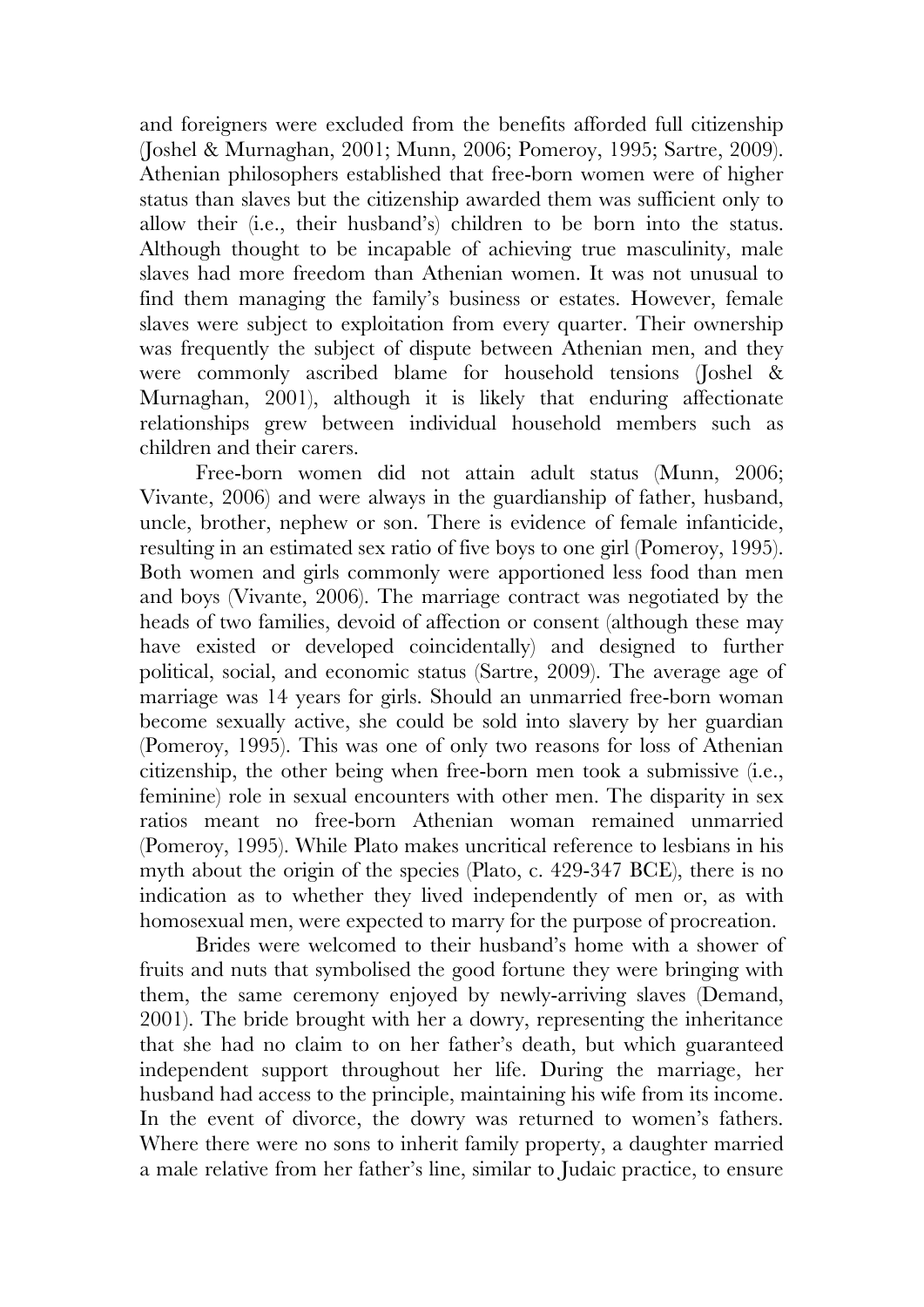retention of family wealth. She was offered in predetermined order to first her paternal uncle then his sons, sometimes requiring the dissolution of existing marriages (Pomeroy, 1995; Sartre, 2009). Divorce was available, by mutual consent or legal action. In the very few cases brought by wives for adjudication, they were represented by a male citizen, generally a relative (Pomeroy, 1995). Wives could be bequeathed on their husband's death or given away during his life (Sartre, 2009).

Women's duty was to produce legitimate heirs (Pomeroy, 1995) yet their contribution in this, most fundamental, function also was devalued. For example, there was a view that women contributed nothing to pregnancy other than an incubating womb, that it was the man who gave life to otherwise inert matter (Winters, 2006). Indeed, a womb seemed to have been the defining quality of femininity. Although Hippocrates, credited with founding the science of medicine, understood there were differences in women's and men's ill-health and treatment needs, the medical institution then as in recent times (see Ehrenreich & English, 1978) reinforced ideology about female inferiority. Commonly, symptoms of ill-health reported by women were attributed to dysfunction of menses, menarche or the uterus (Demand, 2001). A common cause of women's ill health was diagnosed to be a "wandering womb", resolvable through heterosexual intercourse then pregnancy that secured the offending organ in its proper place (Vivante, 2006).

The most obvious signifier of the free-born man's denigration of Athenian women is the culturally-endorsed homosexuality. Fundamental to Athenian men's sexuality, and status, was their phallic – more than just penile - role of penetrator: Of women, young men and of male slaves (Joshel & Murnaghan, 2001). Sexually desirous heterosexuals were termed "lecherous" whereas boys who preferred men were

*the best of boys and lads, because they are the most manly in their nature. Of course, some say such boys are shameless, but they're lying. It's not because they have no shame that such boys do this… but because they are bold and brave and masculine, and they tend to cherish what is like themselves… these are the only kind of boys who grow up to be politicians. When they're gown men, they are lovers of young men, and they naturally pay no attention to marriage or to making babies, except insofar as they are required by local custom*

(Plato, c. 429-347 BCE).

One category of women who could independently accrue and control personal wealth, their earnings subject to a special tax, was that of prostitute (Pomeroy, 1995). It was possible for slave women to purchase their freedom, although not citizenship, through the proceeds of prostitution and it was not uncommon for strong attachments to develop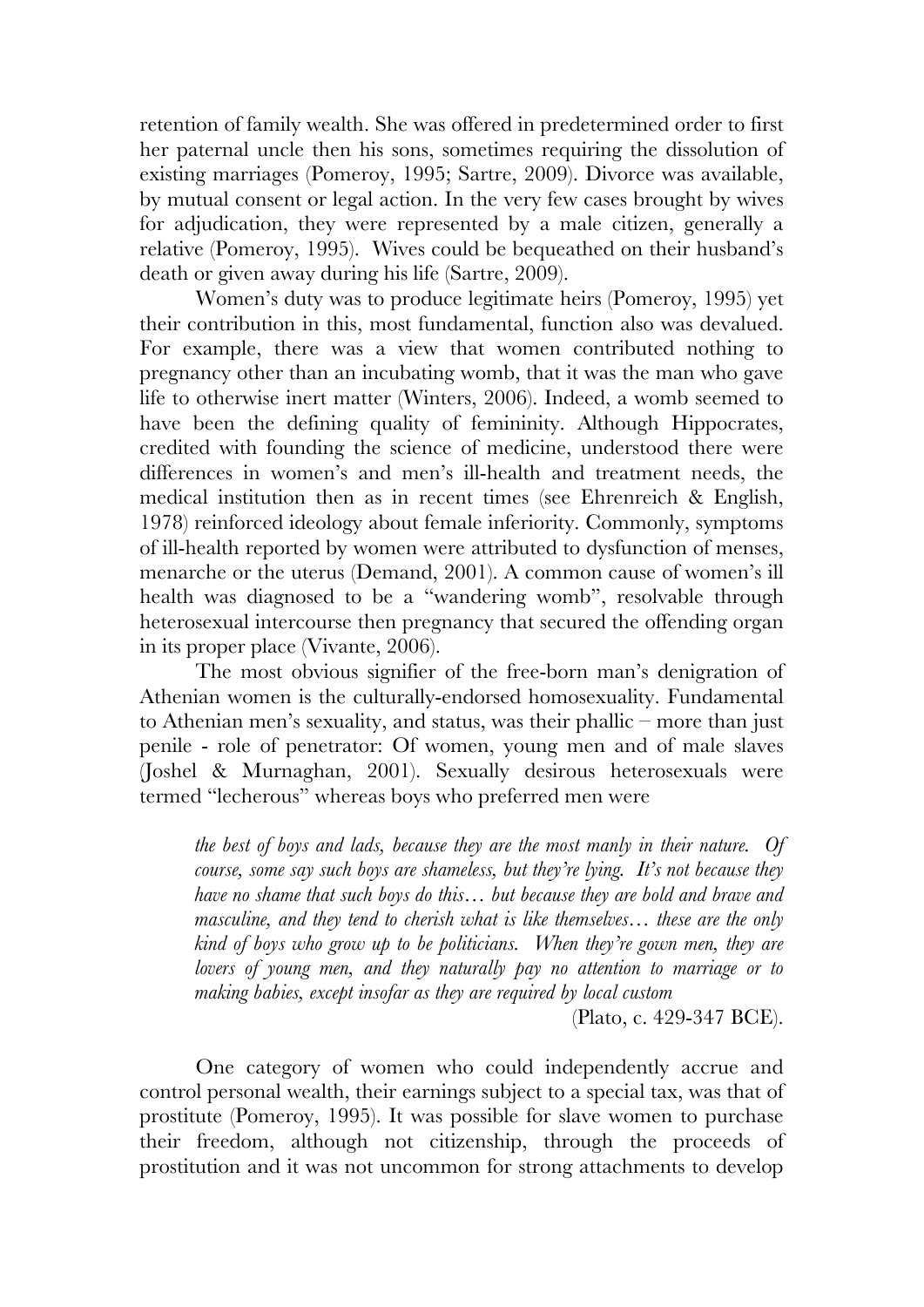between these women and their clients. The highest stratum of prostitutes was the *hetairai*, companions to men, who were intellectually and artistically accomplished. Several of these women achieved fame for their contribution to Athenian public life through the men with whom they were associated (Pomeroy, 1995; Vivante, 2006).

Misogynistic discourse was apparent in literature and drama although it became less dominant towards the end of the Classical period, as illustrated by the following dramatic lines:

*On my own now I am nothing. But I have often seen the nature of woman in this way. I mean that we are nothing. While young in our father's house, I think we live the most pleasant life a person can lead, for naiveté always makes children grow up in constant bliss. But when we reach adolescence, we understand. We are kicked out and sold to different buyers, away from our ancestral gods and parents, some to strange men, some to barbarians, some to joyless houses, some to abusive ones. And after a single night binds us, We have to praise it and believe that it is fine.* (Sophocles, c. 495-406/5 BCE)

*In vain the criticism of men against women shoots a pointless arrow and speaks ill. They are better than men and I will prove it… There is nothing more wicked than a wicked woman but there is nothing better in pre-eminence Than a noble one…*

(Euripides, c. 480-407/6 BCE)

There were other signs of free-born women's increasing status at this time. Plato argued that there was no inherent reason why elite women could not rule as well as men (Vivante, 2006). Possibly because of this sort of imprimatur, women became visible in philosophical communities, authoring works some of which survived to later centuries (Pomeroy, 1995). Aristophanes also illustrated women's capacity for political action in his comedy *Lysistrata*, the story of women forcing the end of national hostilities through withdrawal of sexual availability to their husbands. Women were prominent among the early Pythagoreans, writing on concepts of the soul, law and justice, or about women's ethical issues and appropriate virtues (Vivante, 2006). A perhaps perverse indication of women's greater social inclusion was the introduction of the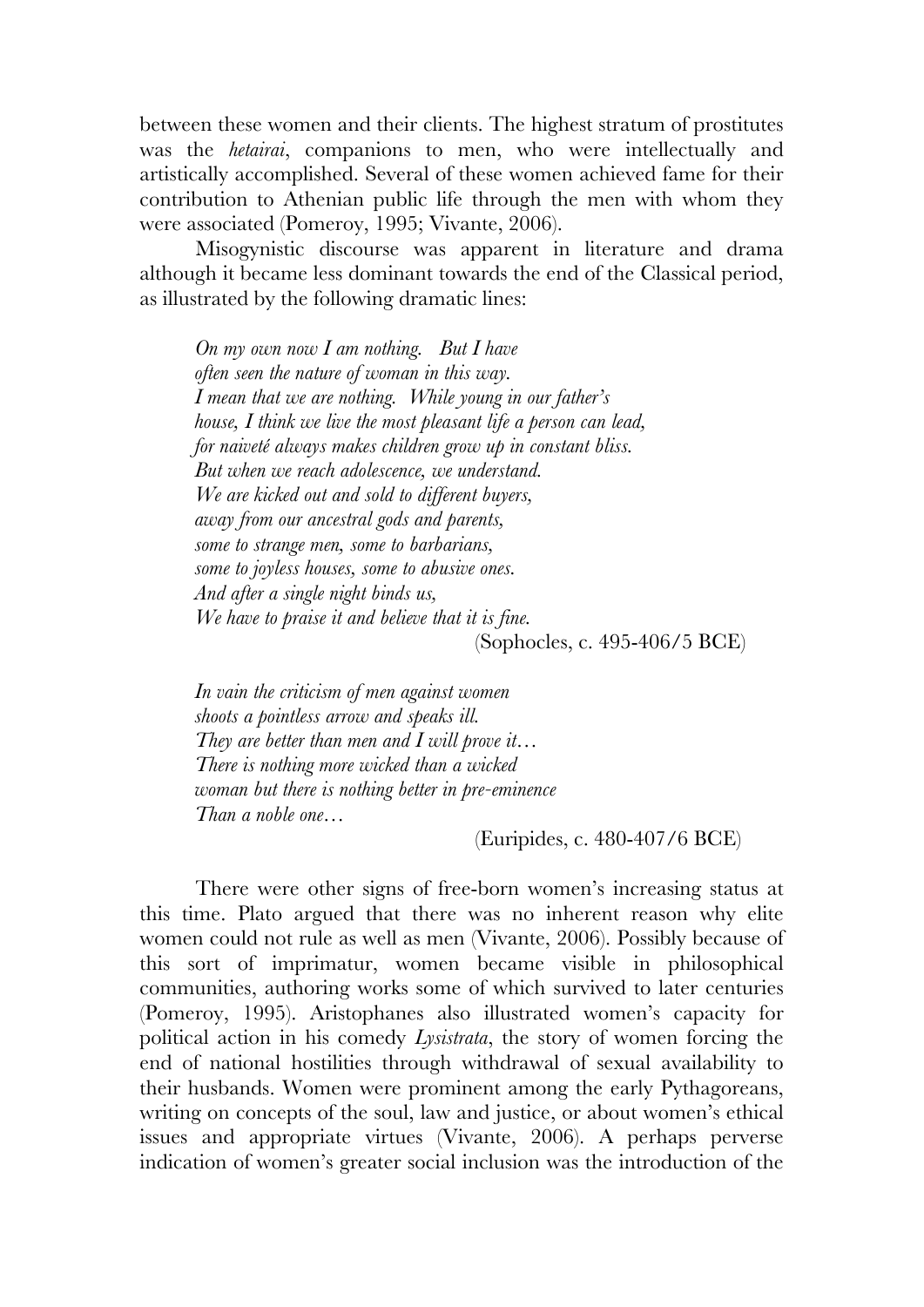female nude in art. Prior to the Hellenistic period, the nude statue was invariably male. Female depiction was of heavily draped figures which gradually gave way over a couple of centuries to first that of women in transparent, wet, or clinging coverings then of nakedness in sculpture, paintings and as sexual objects decorating men's drinking cups (Pomeroy, 1995).

Coinciding with this shift in women's status was adoption of the Mother of the Gods as the "sublime and transcendent" (Munn, 2006, p. 358) sovereign of Athens. The cult of the Mother of the Gods was widespread in the region but had been violently rejected in Athens where Her emissary, come to Athens from Persia to seek reparation for past insult and recognition of Her sovereignty, and by extension that of Persia, was murdered (Munn, 2006). Continued hostilities between the two peoples, and associated Athenian defeats, caused greater appreciation of the Goddess's powers. In desperate propitiation, She was formally embraced in the fourth century BCE. Her cult was located in the Athenian Council House, the State archive of the laws and other documents that legitimised the Athenian state.

The abysmal position of Athenian women at the beginning of the Classical period had begun to improve by its end. Through-out this time, the cults of the goddesses had continued, particularly that of Demeter and the Eleusinian Mysteries (Carlson, 1997), yet the patriarchal citizenry suppressed and devalued the feminine in their society until its gradual, partial re-emergence in the Hellenistic period. While this was reflected in the adoption of the Mother of the Gods as the dominant deity, it was also accompanied by a sexualisation of the feminine that continued patriarchy's control of women's lives.

**Rome.** It was possibly the influence of Etruscan culture, another Roman conquest, that meant free-born Roman women enjoyed greater freedoms than their Athenian sisters (Cross, 2009). As a consequence, they enjoyed participation in public life, comparatively uninhibited interaction with the men in their lives, and inheritance and property rights, including those of minors in their guardianship (Setälä, 1997). Not only could a Roman daughter use inherited property from her father as she wished, she had autonomy over its bequeathal up to and including ignoring her husband in her will (Saller, 2001). Another example of women's independence is that of their participation in business. For example, in the second century BCE, women owned nearly half of the land from which materials for brick production were sourced; a significant number also took both owner and managerial roles in the brickworks (Setälä, 1997).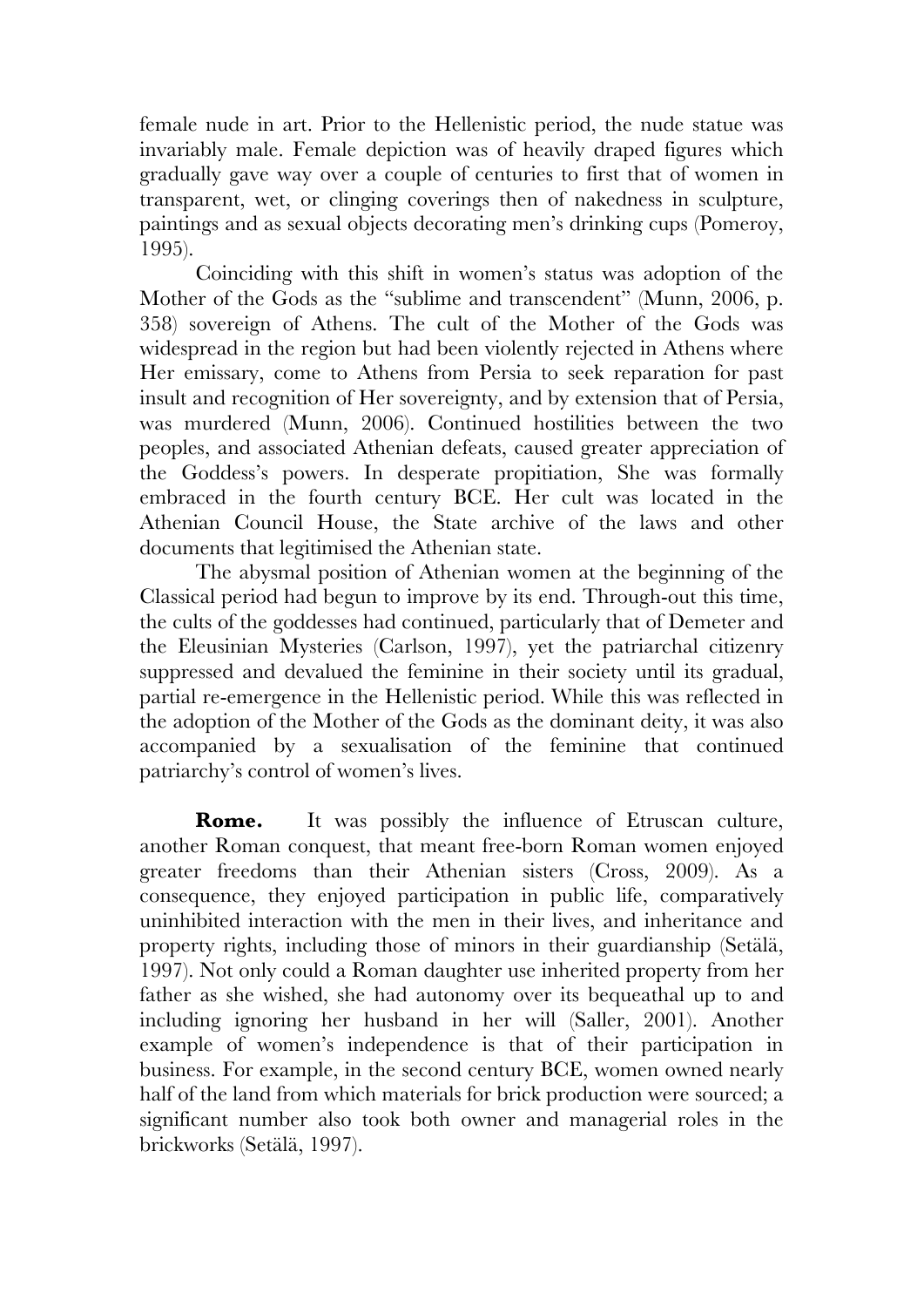Despite having freedoms unknown to, perhaps even unimagined by, Athenian women, Roman women continued to be subject to their father's or husband's guardianship although this seems to have been more apparent in the statutes than in reality. By the first century BCE, when wealth could be measured in accumulated assets rather than only in land, guardianship of women after marriage lay with their father, a strategy to protect family inheritance from spousal control (Rei, 2001). As in Athens, marriage for elite Romans was for political ends, to create mutually beneficial alliances between families.

Marriage and maternity remained the social epitome of women's achievement, reinforced by penalties for those who had not achieved either by their twenty-first year. There is no record of never-married women other than Vestal Virgins (Pomeroy, 1995) although there are records of women who registered as prostitutes to escape patriarchal control (McNamara, 1985). The Vestal Virgins were committed from Rome's upper echelons to thirty years' religious service. They had privileges unique among Roman women, ranging from being able to make a will during their father's lifetime and autonomous management of their property, to entitlement to the best seats in the theatre, and moving among Rome's aristocracy (Cross, 2009). Vestals who became unchaste were punished severely, at one stage of their thousand year history they were buried alive if found to be sexually active (Pomeroy, 1995). At the end of their service, they were released from their religious vows and given a dowry to bring to a marriage. Yet, as with the Babylonian *naditus* committed to life-long religious service by their families in earlier millennia, ex-Vestal Virgins preferred independence and to manage their property themselves, and most did not marry (Cross, 2009).

Ideally, widows were expected to commit suicide rather than live without their husbands although re-marriage was not uncommon, particularly in the upper classes, where widows of child-bearing age could again be used to create strategic family alliances. Divorce was available, mostly negotiated and arranged by the men of both the conjugal and the birth families. While no reason was legally required, a significant incidence seems to have been associated with a woman's fertility: Either her failure to produce a legitimate heir or the threat of adultery to patrilineage. Domestic violence was a common feature of Roman households, sometimes with fatal effect (P. Clark, 2001; Saller, 2001). While there was some opposition to spousal assault, men's status depended to a large degree on their ability to manage a harmonious household, analogous to their potential to manage public life (P. Clark, 2001). By the era's end, women could initiate divorce, becoming, according to disapproving dramatist Seneca, serial brides (Carcopino, 1980).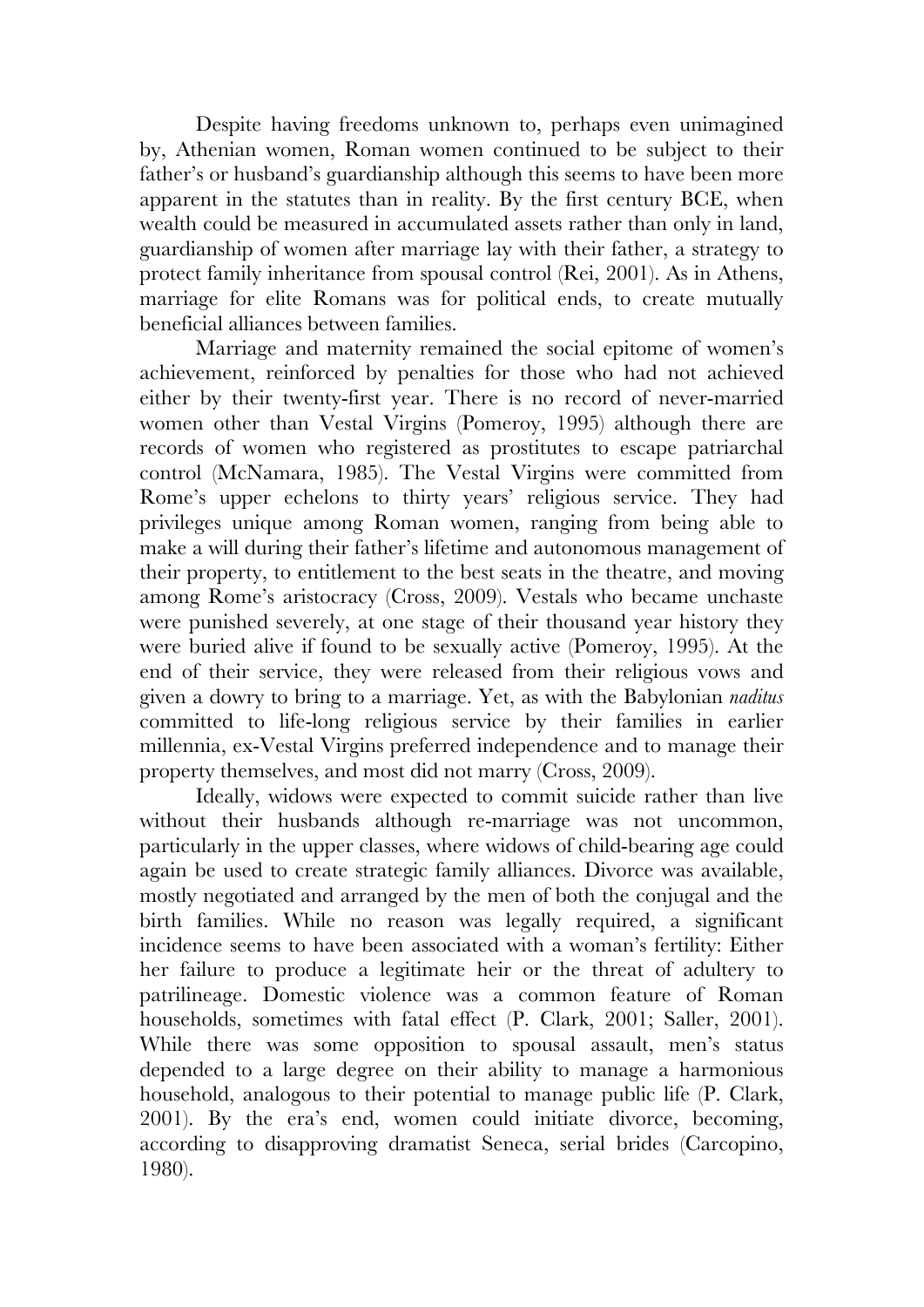Gender roles and mores were reinforced in the public discourse of literature and theatre, as evidenced by Seneca's marriage satires. Women empowered by personal property were caricatured as unattractive, domineering and abusive by playwrights such as Plautus who was antagonistic to women's independent control of their dowry (Rei, 2001).

While the lives of slave women had seen little improvement over the centuries since Athenian dominance, freed women enjoyed privileges such as the right to bequeath property above a certain value. Most commonly, they were members of Rome's working class and undertook a broad range of occupations, e.g., spinning, weaving, laundry, milling, shop/stall-keeping, brewing, butchering and fishing, waitressing, prostitution, domestic work (Pomeroy, 1995; Vivante, 2006). Spinning was specific to women in all Near Eastern cultures, so much so that archaeologists accept the presence in a grave of a spindle whorl as evidence that the remains are those of a woman (Pomeroy, 1995). The notion of a man spinning was such an insult that political propaganda depicted Mark Anthony with a spindle to signify his lack of strong, masculine character when he was seeking to rule the Roman empire (Lovén, 1997).

As in all cultures, there are instances of exceptional women in the public sphere. Rome's history includes Livia, wife of Emperor Augustus, who was credited with extraordinary influence on the religious and political affairs of her time (Cross, 2009), replicated later by her granddaughter, Agrippina the Elder, and great-granddaughter Agrippina the Younger (Vivante, 2006). There were also occasions when women of wealth joined together in protest against perceived injustice. For instance, in 195 BCE, the first recorded women's demonstration demanded repeal of the Oppian Law, introduced twenty years earlier to limit women's ownership and display of wealth (Pomeroy, 1995; Vivante, 2006). Cato is reputed to have said that having to push his way through the women's public protest made him blush and, using rhetoric familiar in recent times, warned that women's equality with men would turn them into the masters (Balsdon, 1980).

Women played a fundamental role in the creation of the Classical world, albeit indirectly. Legend has it that tyranny was overthrown in Athens after the last tyrant's brother impugned the honour of a free woman. The rape of the Roman Lucretia, at much the same time, is also credited with the creation of political freedom from imperial subjugation. Following the assault by the Etruscan king, Tarquin, Lucretia first explained her reasons to her male kin before publicly committing suicide to expunge her dishonour. The subsequent outrage saw the overthrow of the monarchy and its replacement by a republican system of governance. Even earlier, the legend of the abduction of the Sabine women by Roman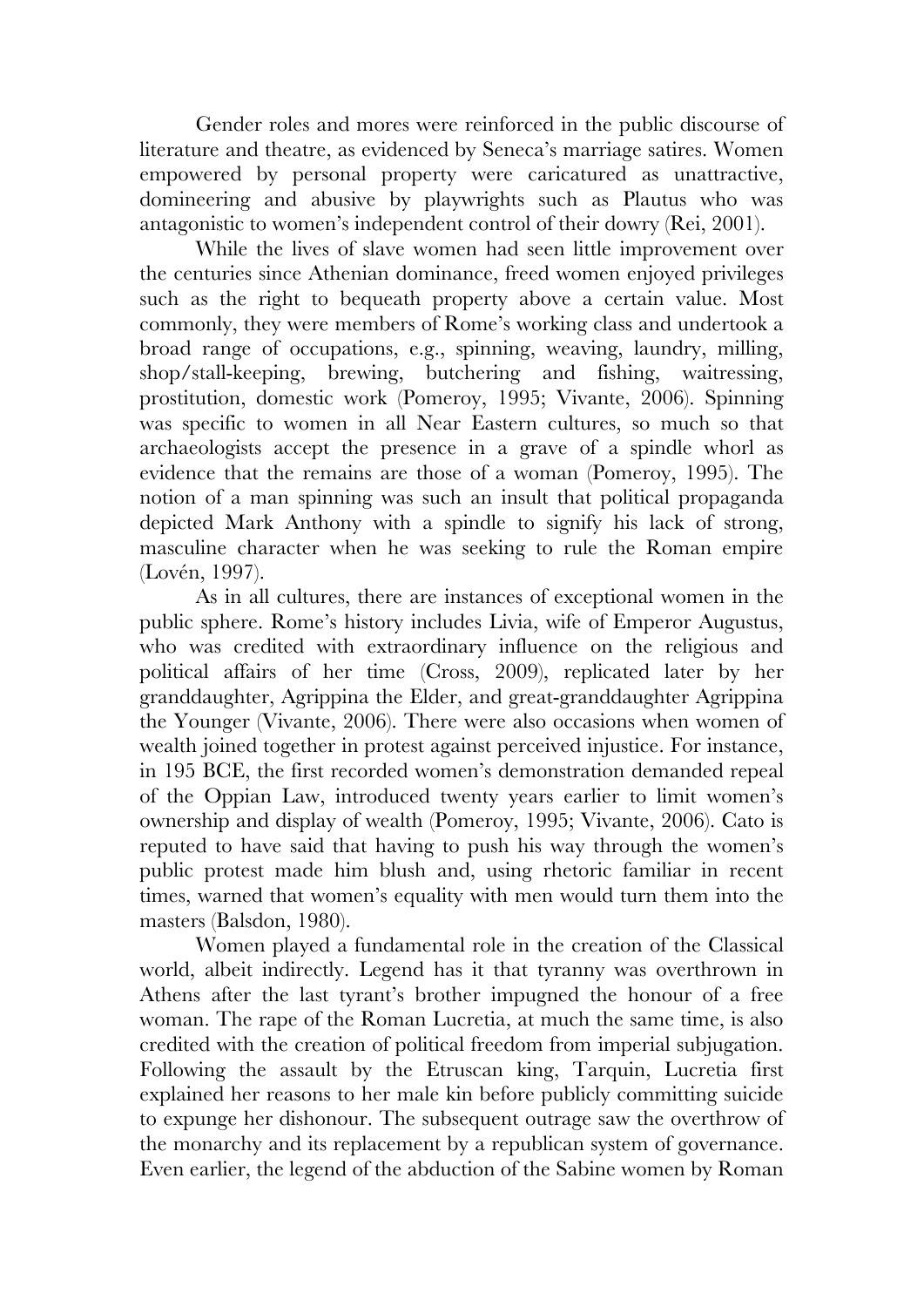men, and the women's intercession with their vengeful relatives to protect their new husbands, underpinned the birth of the city of Rome.

As Athens had turned to the Mother of the Gods in its desperation to retain regional supremacy (Munn, 2006), so too did Rome seek the return of the ancient regional Mother Goddess, Cybele, as insurance against Hannibal's military advances (Butler, 2001). The Sibylline books cautioned that he would be defeated only if Her black stone was brought to Rome. This was achieved in 204 BCE with great ceremony, and some controversy surrounding Her celebratory rituals, particularly the selfcastration by ecstatic initiates to Her priesthood. She was titled *Magna Mater* by Her hosts, and Her worship continued in Rome for some centuries into the Common Era (Monaghan, 1990).

For both Athens and Rome, women's morality was closely linked to political validation and stability as illustrated by their myths of civic origin and systematic control of women's behaviour. Yet, it is hard to know what to make of societies whose belief systems honour the feminine as the underlying life principle yet work so hard to devalue women. Although individual women were credited with great literature, scientific discovery and political acuity, Joshel & Murnaghan (2001) suggest maintenance of free-born man's privileged status in the Greco-Roman era rested on externalising everything he didn't want to be onto the Other: Women and slaves. It is hard to argue when Pomeroy (1995) condemns, as a devastating legacy to Western thought, Classical misogynistic literature and philosophical argument that women's natural, only sphere is the second-class domestic.

**The Celts.** The other important influence on Western culture is that of the Celts. While there was never a Celtic empire such as that of Rome, tribes inhabited large tracts of Europe, stretching at their peak from Turkey in the East to Ireland in the West, loosely united by language and shared cultural values (Cremin, 1997; S. James, 1993). They valued oratory and eloquence, which were prized above martial skill (Chadwick, 1970). Without a literary tradition, their entry to history is through chroniclers of Classical nations, beginning around 500 BCE (Chadwick, 1970; S. James, 1993). Known to the Greeks as *Keltoi* or *Galatae*, and to the Romans as *Celtae* or *Galli* (S. James, 1993), contact was first through trade then later through warfare when their reach extended to the sacking of Rome about 386 BCE (Jiménez, 1996) and the sacking of Delphi in 279 BCE (Ellis, 1997).

It was the Classical chroniclers<sup>3</sup> who described Celts as tall, paleskinned, blue-eyed and with long fair hair, aggressive and without fear

 $3$  The descriptions of Celts and their way of life are from the same sources, e.g. Hecataeus c. 500-476 BCE; Herodotus c. 490-425 BCE; Diodorus Siculus c. 60-30 BCE; Livy c. 59/17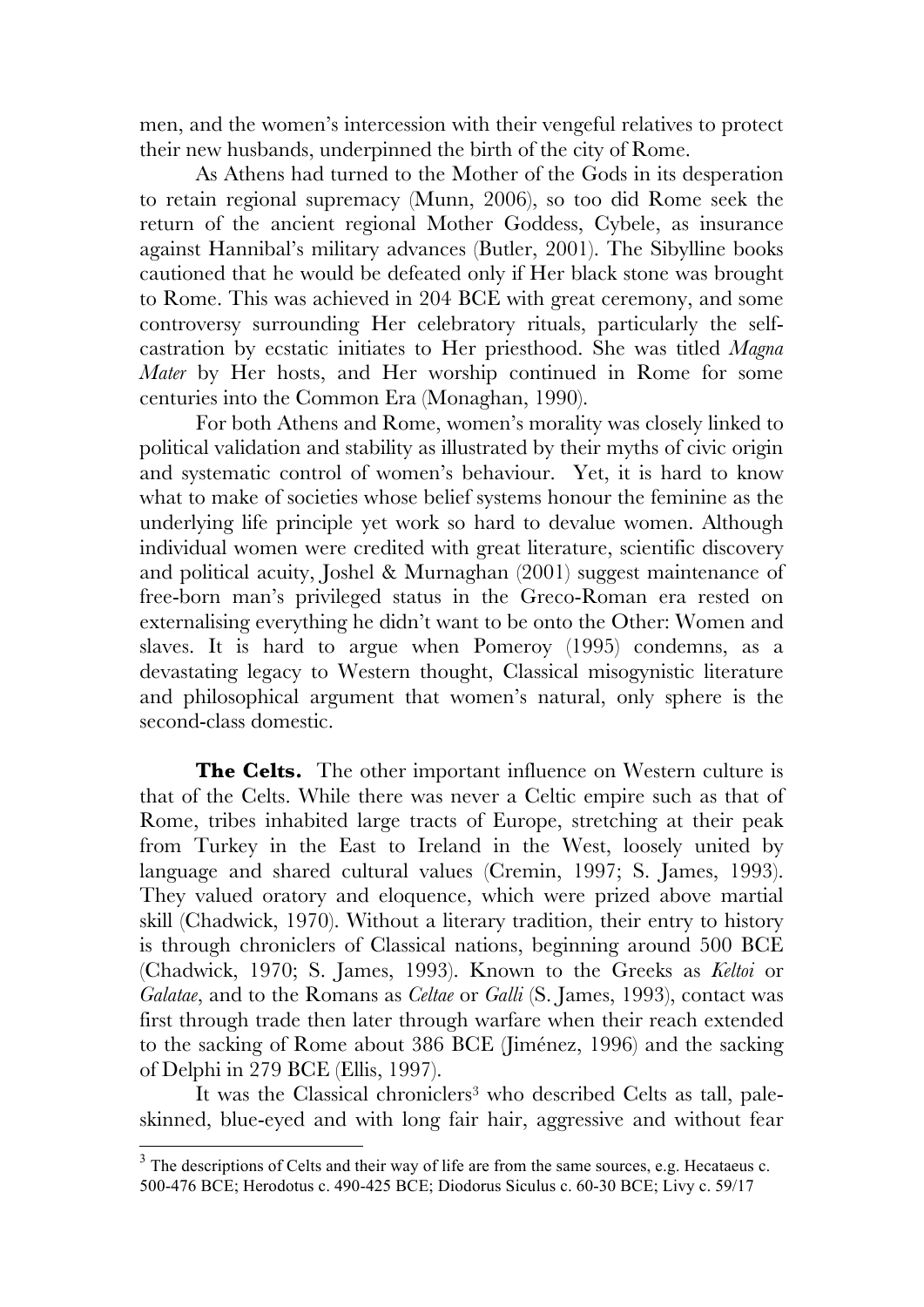(e.g., Rankin, 1995). Jiménez (1996) and Filip (1977) are among many who describe their skills in farming and stock management, art and artefact manufacture, and technology. Inventions and/or developments such as the plough and the reaper, the wooden wine barrel and soap are attributed to Celtic culture (Jiménez, 1996), as are textile manufacture, ornamentation technology and wheeled vehicles including war chariots (Filip, 1977).

The chroniclers were sufficiently startled by the beauty, fecundity and courage of Celtic women (S. James, 1993) to contrast their appearance and behaviour with that of Greek and Roman women. A commonly quoted description, based on earlier sources, by Roman historian Ammianus Marcellinus reports

*Nearly all the Gauls are of a lofty stature, fair and of ruddy complexion: terrible from the sternness of their eyes, very quarrelsome, and of great pride and insolence. A whole troup of foreigners would not be able to withstand a single Gaul if he called his wife to his assistance who is usually very strong and with blue eyes; especially when, swelling her neck, gnashing her teeth, and brandishing her sallow arms of enormous size, she begins to strike blows mingled with kicks, as if they were so many missiles sent from the string of a catapult* 

(Caldecott, 1992, p. 4; Chadwick, 1970, p. 50; Ross, 1986, p. 534)

According to Dio Cassius (c. 164-235 CE), Boudica, Queen of the Iceni, was very tall, with a huge frame and a terrifying appearance, fierce eyes and harsh voice. She had a mass of knee-length bright red/tawny hair and carried a spear to induce fear in all who saw her (S. James, 1993; Rankin, 1995; Ross, 1986). From the same source comes the response of a Celtic woman when teased by Julia Augusta, wife of the Emperor Severus (c. 200 CE) about perceived promiscuity: "We fulfil the demands of nature in a much better way than do you Roman women; for we consort openly with the best men, whereas you let yourselves be debauched in secret by the vilest" (Chadwick, 1970, p. 55; James, 1993, p. 66). While both Aristotle (c. 350 BCE) and Athenaeus (c. third century CE) report a prevalence of homosexual attachment among Celtic men (Rankin, 1995), and it was a gendered society (S. James, 1993), there was no accompanying denigration of women as there was in Greco-Roman culture. They were among the most independent women of their time, able to hold high office in religion and politics (Cremin, 1997). Bearing arms was not uncommon, and there are instances in Gaelic mythology of martial training schools run by women (Scáthach and Aífe) who also led

<u>.</u>

BCE/CE, Tacitus c. 56-117 CE, Strabo c. 64-24 BCE/CE, and others, repeated in the references for this section.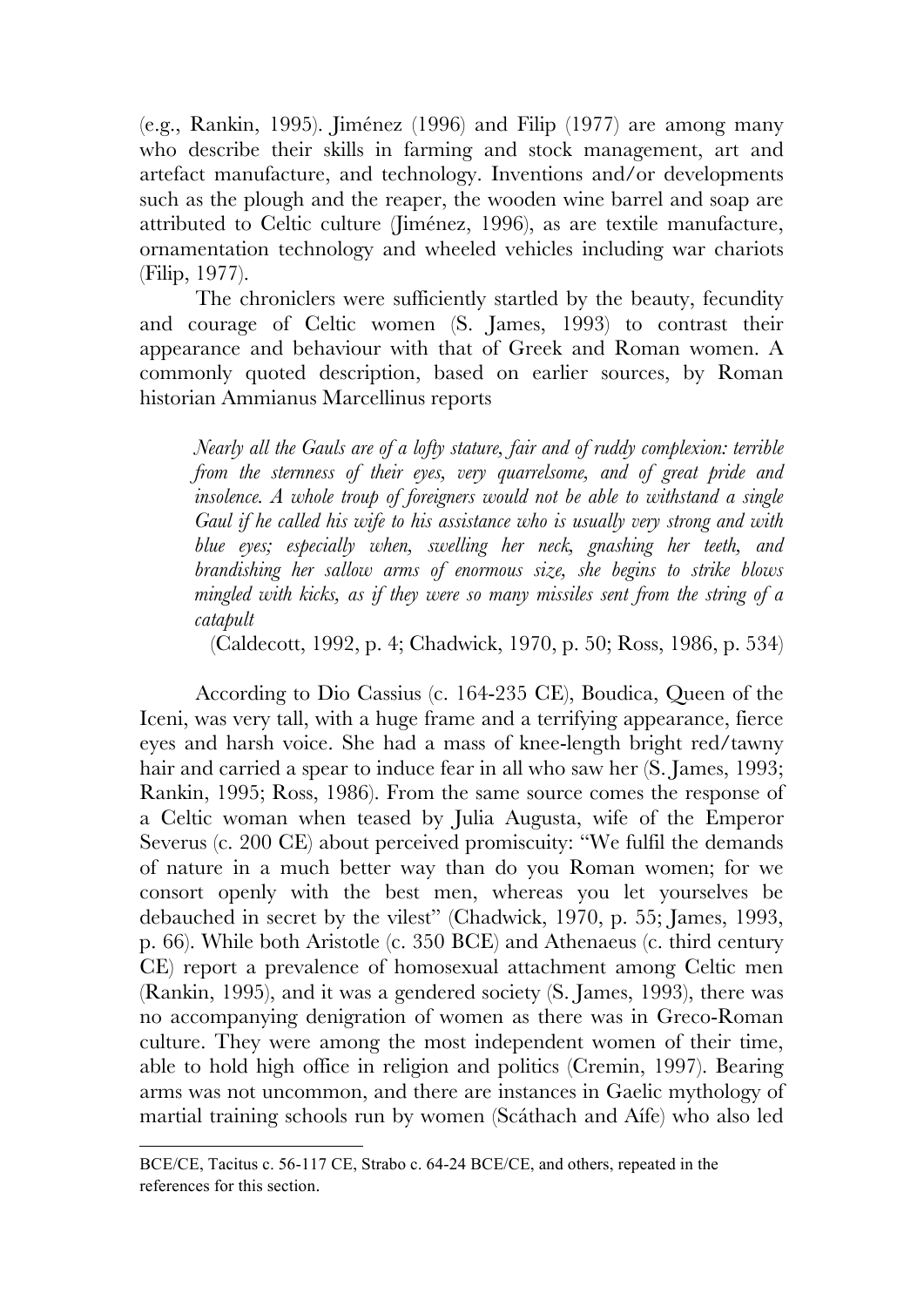large armies (Ross, 1986; Savino, 2002). Gravesite evidence is that women of high status were buried with the same riches and accoutrement, including chariots, as were men (Corcoran, 1970; Filip, 1977).

Social structure was built around tribe and family, linked by collective responsibilities and obligations (Filip, 1977). It was a hierarchical system of clientship, headed by a king or chief whose power was determined by the amount of the land he could claim, the size of the tribe, and the number of clients, or fighting men, on whom he could draw. Below the king/chief were the nobles, including the priests, then the non-noble free-men such as gentleman farmers and skilled craftsmen (Ross, 1986). It appears young men of aristocratic families were reared in the households of more prestigious nobles and taught the masculine skills appropriate to their rank. It is suggested that girls also were reared away from their immediate families, learning sewing and embroidery (Ross, 1986), one of the few references to conventional feminine skills acquisition. There is evidence that, in later times, wives brought a dowry, matched by her husband, to their marriage (S. James, 1993). This was jointly owned during their shared life and inherited by the surviving spouse on the death of the other (Filip, 1977). Women could not be married against their will and marriage was much more of a partnership than in the Classical world (Savino, 2002). Women could own and inherit property and had legal and economic independence. Divorce was available and, while controversial, there is a suggestion, based on Caesar's observations, that women could have multiple husbands as men could have several wives (Savino, 2002). This is consistent with reports of women in early northern Europe who were not bound to monogamous marriages (Clover, 1993).

The Celts were a highly spiritual people, perceiving themselves to be part of nature which, in turn, was a representation of the Divine (Cremin, 1997). For most of their cultural presence, they made no temples or images of their deities although there is evidence of shrines probably marking centres of ritual (Chadwick, 1970) and, from Roman times, clay figurines placed in sacred sites such as wells or springs to facilitate healing (Cremin, 1997). Indeed, Diodorus Siculus wrote that the Celt leader, Brennus, mocked the images of deities in human form at Delphi during its sacking, saying "he laughed at them, to think that men, believing that gods had human form, should set up their images in wood and stone" (James, 1993, p. 89). Natural features such as rivers and springs, trees and groves were where the Celts sacrificed to their deities and undertook other religious rituals (S. James, 1993).

As with the other religious systems discussed, that of the Celts reflected, although did not seem to mandate, their political and social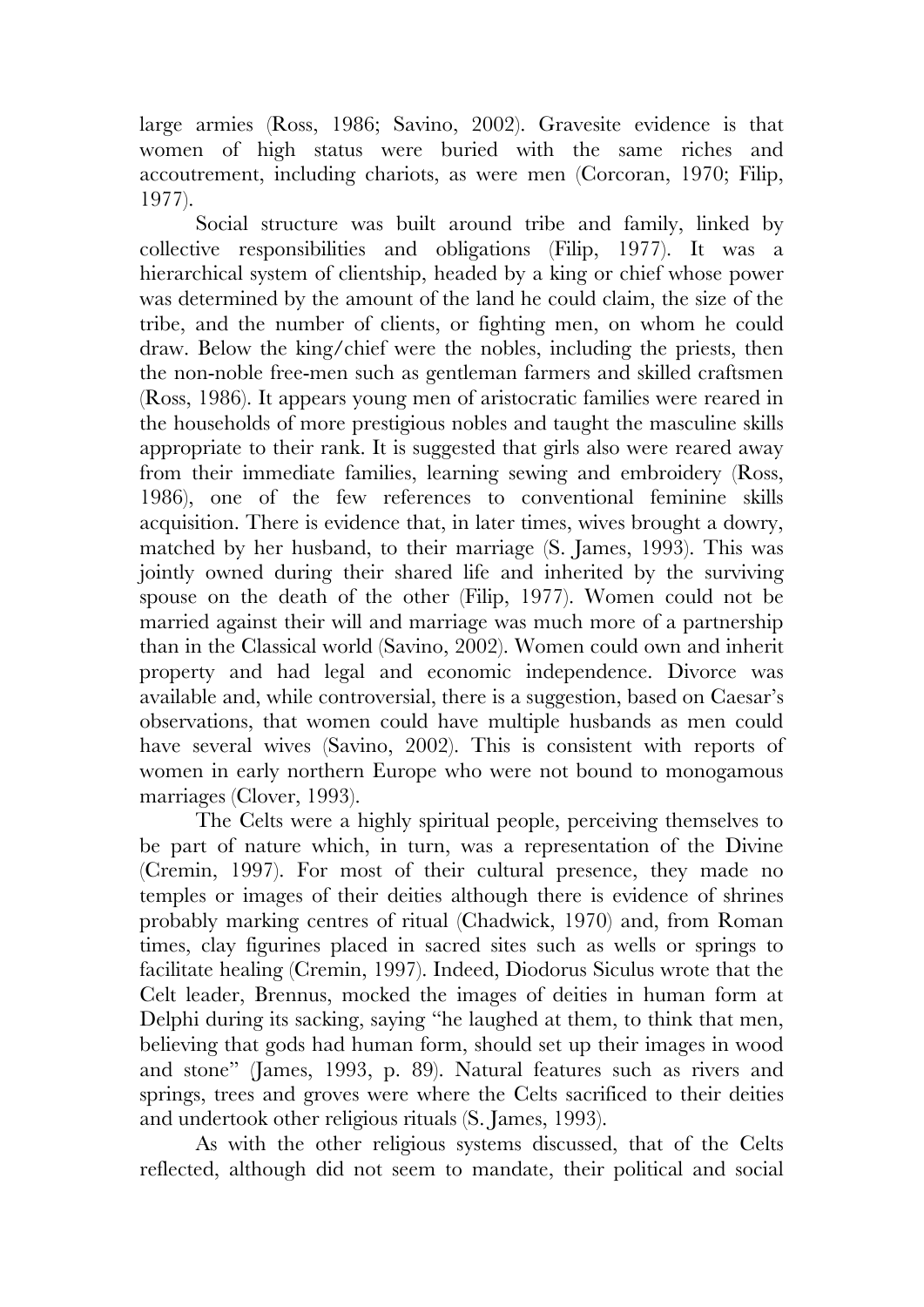structure. The only report of a creation myth describes the Mother Goddess, in her aspect of River Goddess, fertilising the sacred oak to conceive The Dagda, progenitor of all other goddesses and gods (Ellis, 1997). Belief was fundamentally embedded in nature, in the sanctity of the land, represented by a goddess of sovereignty (R. Stewart, 1990), the Mother of the Gods (Ellis, 1997; Ross, 1986). There seems little doubt that the majority of deities was female, whose primary functions were associated with fertility, sexuality and war (R. Stewart, 1990). Mirroring earlier concepts of the Great Goddess, Celtic goddesses commonly were linked in triads, or were a single, triple-faceted deity (Filip, 1977).

The Celts held the power of the Goddess in the highest esteem. Kings or chiefs took their authority from tribal father gods who mated annually with the Goddess to ensure the land's fertility, as had kings in earlier Mediterranean cultures (Chadwick, 1970; Ross, 1986; R. Stewart, 1990). Commonly, goddesses took precedence over their consorts and were awe-inspiring manifestations of the powerful, independent feminine. So much so, that early Irish Christianity adopted the triple goddess, Brigit - Brigantia in England, Bride in Scotland and Brigandu in France - whose responsibilities were smithcraft, poetry and inspiration, healing and medicine (Monaghan, 1990). She became St Brigid in Her Christian manifestation to facilitate assimilation of pagan spirituality into Christian myth (Chadwick, 1970; Cremin, 1997; R. Stewart, 1990).

From the Irish myths and legends, thought to be consistent with archaeological evidence from elsewhere in Europe, and the Classical authors, it is clear that, within a patriarchal context, Celtic women enjoyed freedoms and independence unknown to their sisters around the Mediterranean in the last centuries before the Common Era. Frustratingly, I found no reference to relationally independent Celtic women. The women are discussed as wives or daughters, possibly reflecting the lack of written accounts of daily life and the patriarchal prisms of their foreign historians. As noted by Clover (1993, p. 366), "from the outset of the scholarly tradition, readers have been startled and not infrequently appalled by the extraordinary array of "exceptional" or "strong" or "outstanding" or "proud" or "independent" women – women whose behaviour exceeds what is presumed to be custom and sometimes the law as well". That it is women who breach gender roles and expectations who enter the historical record deprives readers of any understanding of those who are conventional, marginalised or otherwise of little interest to the authoritative sources.

## **Summary**

We have seen that, from a time when the feminine principle held an organising role in social structure, the rise of patriarchal interests